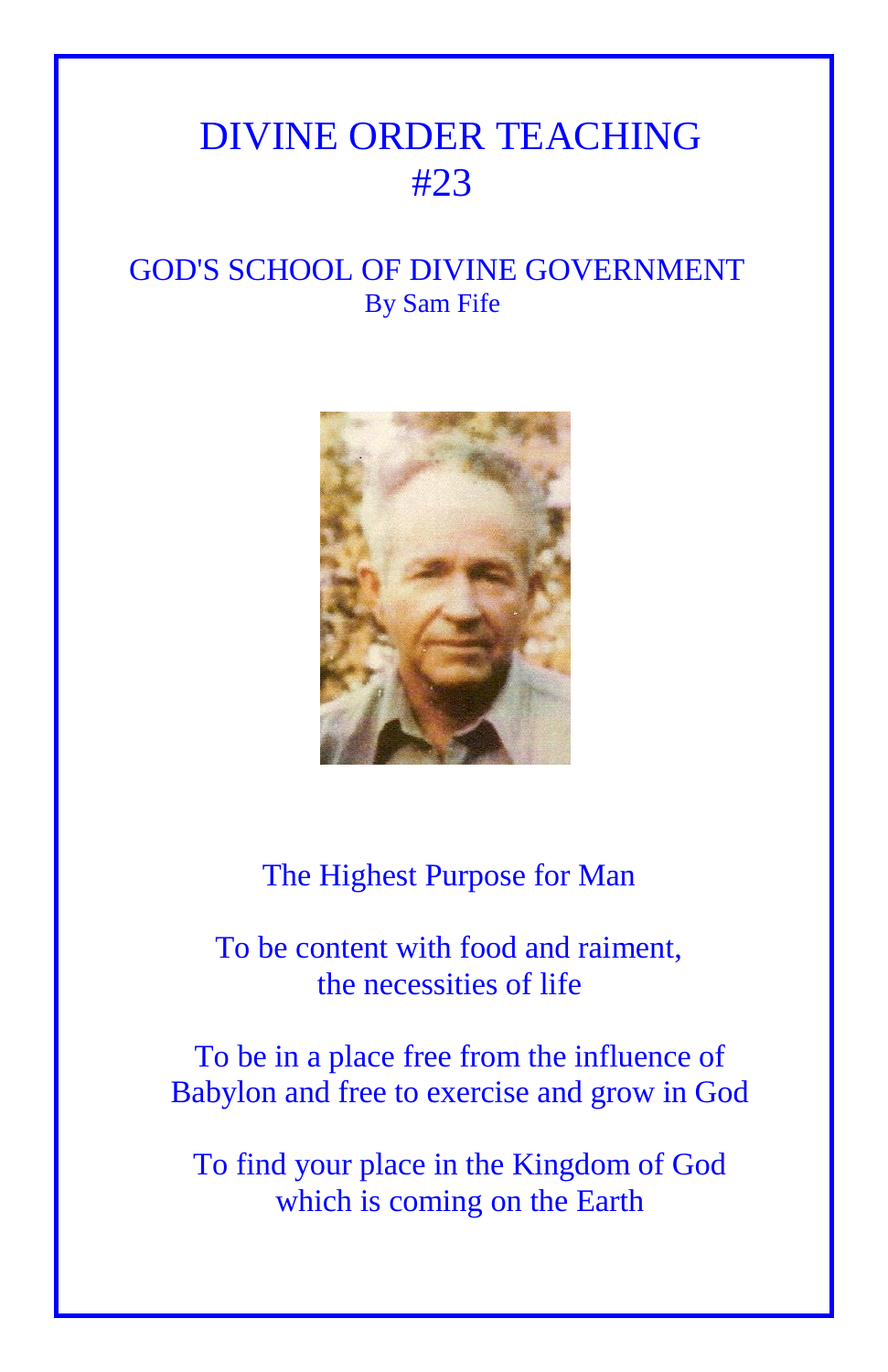## GOD'S SCHOOL OF DIVINE GOVERNMENT Miami 1974 - Elder's Teaching

This is a teaching I have felt led of the Lord to give during the last several months on just about every body farm that I've been to and many of the local bodies that I've been to, only to elders. It is a teaching that simply draws together all of the principles of God's Divine Order for the Body of Christ that have been brought forth not just from myself or my own ministry but all the ministry during the past several years in the move of God --the principles of God's divine order in God's divine government, and this teaching simply draws them together into one comprehensive teaching on God's divine order so that all of the ministry can begin to see a pattern of God's divine order government for the Body of Christ and have guidelines to follow so that we can come into a greater oneness and ability to move as one--as God's Divine Government.

Now the scriptural basis or foundation for this teaching is, of course, the scripture in Hebrews 7:21, which says "Christ is God's priest forever after the order of Melchisedec," for that's the scripture that has to do with the divine order of God that God is bringing forth in His people in His body, which will be the governmental order under which the Spirit of God shall govern His body and the world during the millennium which is soon to come.

The first thing that we want to say is that we must realize what God is doing with us in this move of God. He is bringing forth a divine order government to govern the world, after the order of Melchisedec. We're not building a church, we're not playing church, we're not a bunch of preachers that are looking for a ministry, this is not an evangelistic move of God, it's not a full gospel move of God, it's not a healing move of God, it's the move of God in which God is bringing forth a many-membered manchild to govern the world, through whom Christ will govern the world during the millennium that is to come. Therefore, we are in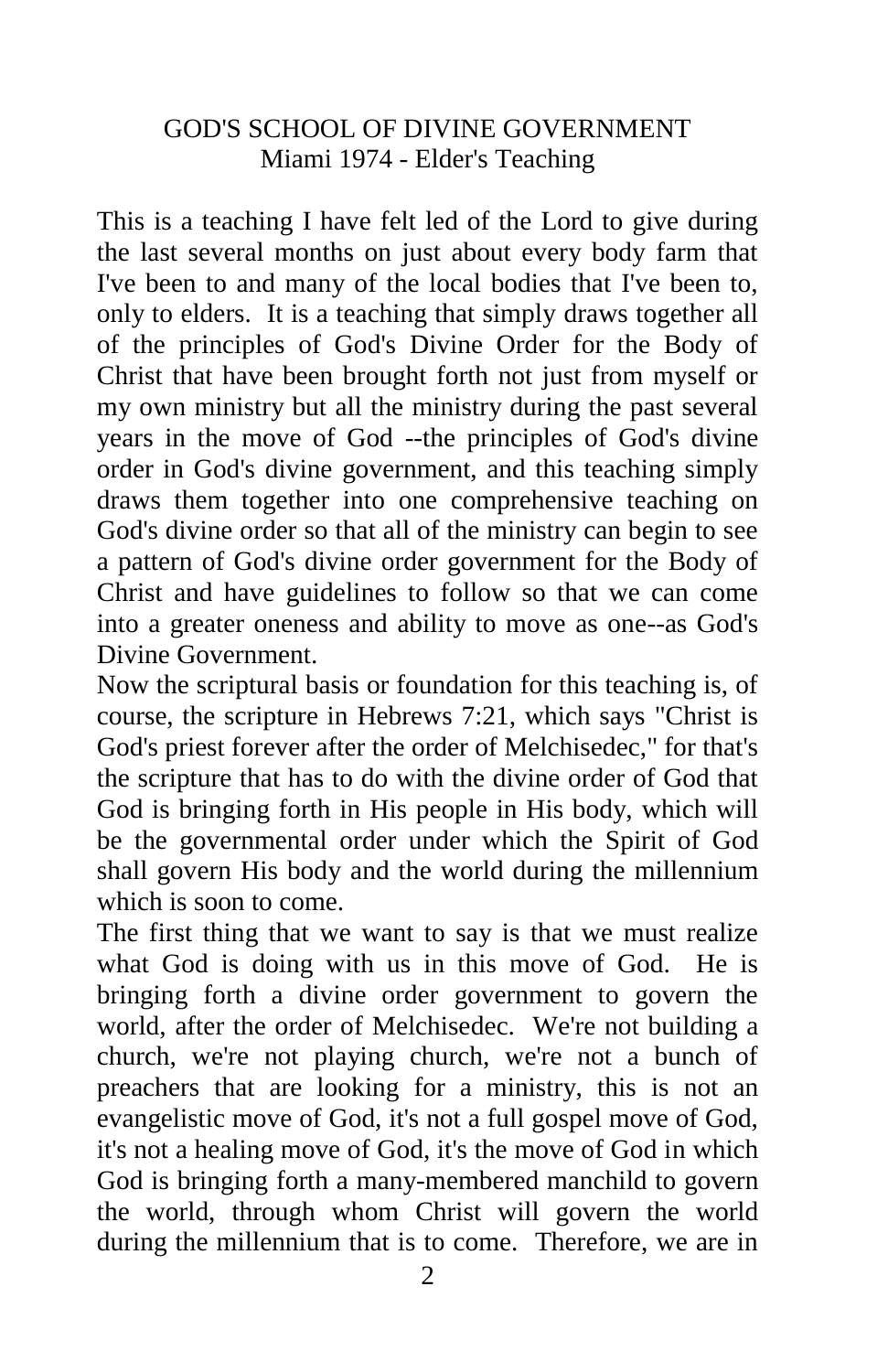God's school of Divine Government, and God is training us as one many-membered man, teaching us, training us, preparing us to be the government through whom the Spirit of Christ will govern the world. The way that He is teaching and training us is by letting us practice on one another, by teaching us to govern one another and to be governed by one another after the order of Melchisedec, which is a theocratic spirit government order.

Most of you have heard us teach again and again the definition of that term "order" that is used when the Bible says "Christ is a priest forever after the order of Melchisedec." An order is simply a system of government or a governmental system. Thus, we say that here in the U.S. we're governed by what is called the democratic order of government, in Canada they have a parliamentary governmental order or system of government, England has a monarchal governmental order, and so we have illustration after illustration of what a governmental order is.

Since the order, or the system of government by which we are to govern the world is a new governmental order, since there is no precedent, no example of this governmental system that has ever been seen or heard of before in the world, and therefore no precedent or example to go by of times past: the principles of this governmental order has to be revealed by revelation from heaven, line upon line, precept upon precept.

Now I'd like to establish in your hearts the authority of this governmental order. You see, every system of government that has ever been brought forth in this world before was brought forth and established by the principles of that government being brought forth out of the belly of whatever ministry that was used to establish that system of government in the earth by revelation and by inspiration, whether it was from the negative spirit of the devil or the positive spirit of God.

Long ago when the devil through Nimrod brought forth and established in the world organized government, he did it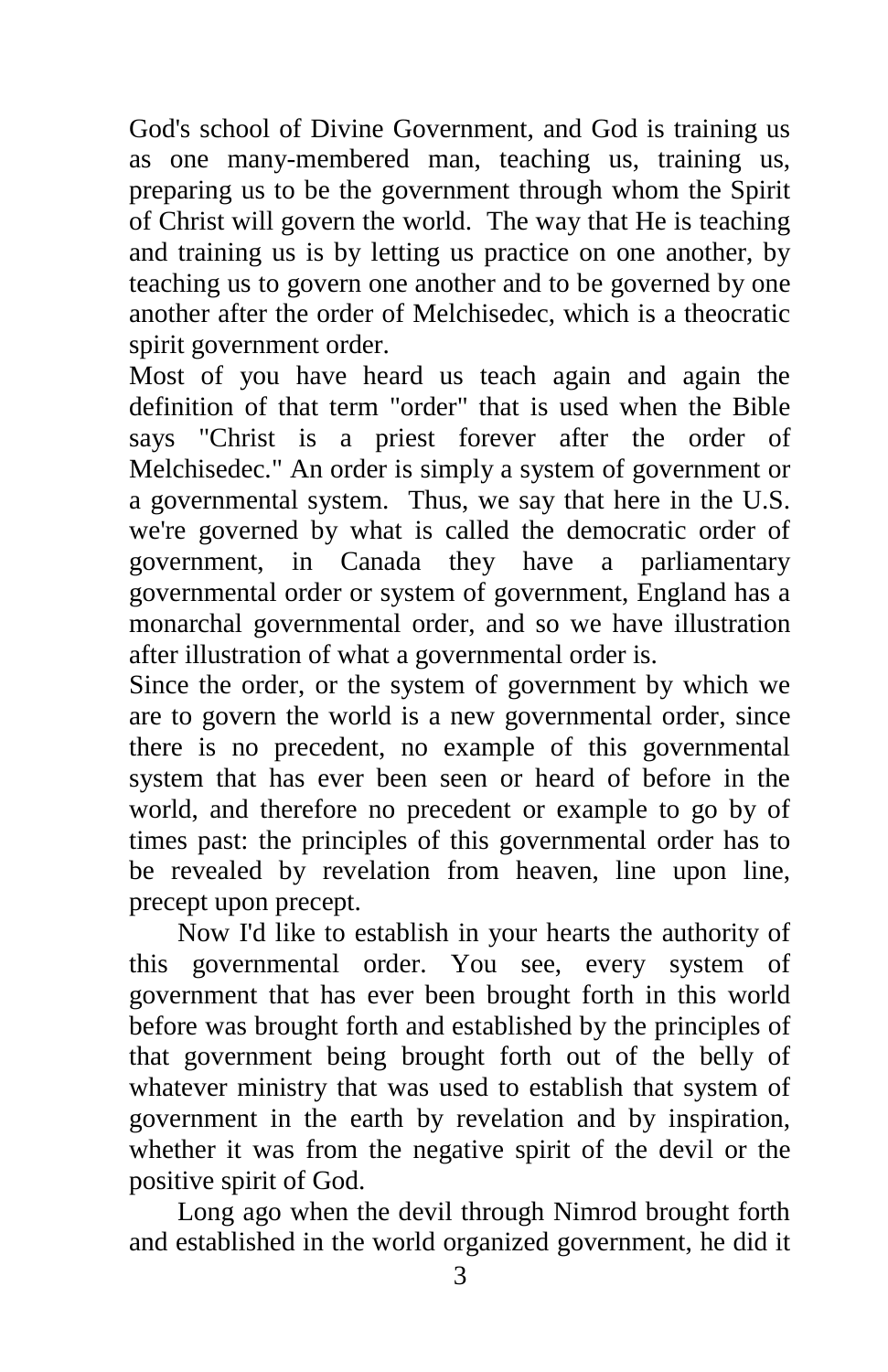by the spirit of revelation and inspiration and through Nimrod the devil brought forth and established in the world all the principles of organizational government that Babylon is ruled by today. Two hundred years ago, or a little more, when the Democratic order of government by which the U.S. is governed was brought into being in the earth, the way it was brought into being was the laws upon which that government was established were brought forth by inspiration and revelation out of the belly of the ministers that God called to bring forth and establish that government in the world. Some men named George Washington, Patrick Henry, Benjamin Franklin and the fathers of our country who attended our country's first constitutional convention, where the spirit of revelation brought out of their belly the principles of the Constitution upon which the government of the U.S. is based.

Therefore, don't ever question the right of the five fold plural spirit ministry to be the source of divine order government for the body of Christ.

We are now in an hour when because all the governments of this world that have ever been brought forth have turned themselves over to the spirit of the anti-Christ and are going to submit themselves to becoming a part of that one world beast, therefore God has called out a people to bring forth and manifest in this world a new governmental order, a theocratic spirit governmental order by which the world will be governed after God judges all the other governmental systems of this world and removes them from off the face of the earth. We are that people that God has called and anointed to bring forth out of their bellies through the spirit of revelation the principles of that governmental order, preach them to a people so they begin to catch the vision and gain all understanding of that governmental order and establish it in their midst, just the way the government of the U.S. was established. It didn't happen in a day. It took many many years for it to be finally ratified by all the states. That is the way the principles of any governmental order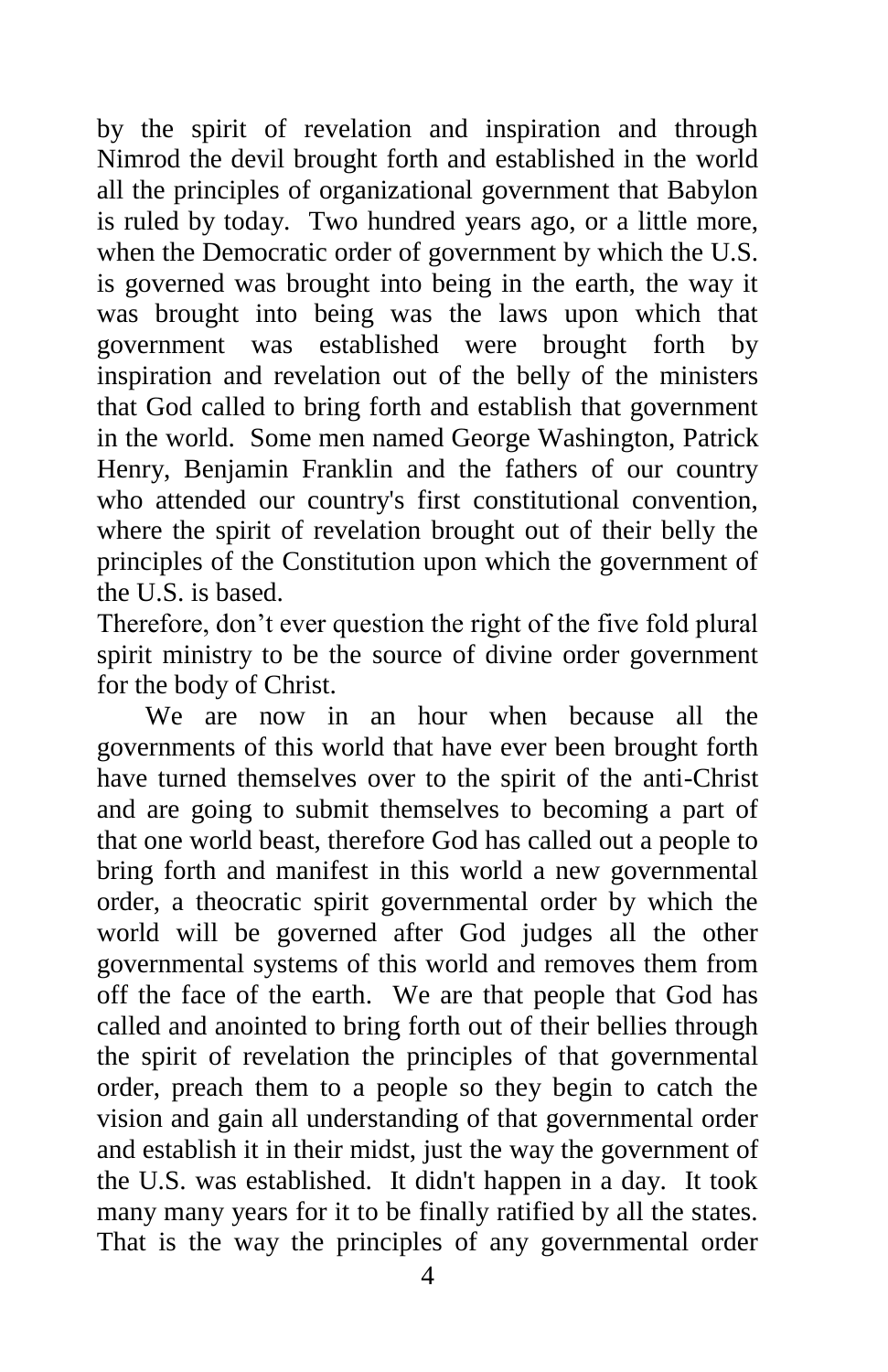come into being, by revelation and inspiration out of the belly of whatever ministry that's called to establish that order in the world, whether it be a negative governmental order or a positive governmental order.

Now that governmental order, at this point, is a five fold spirit ministry governmental order consisting of apostles, prophets, evangelists, elders or pastors (those two terms are synonymous) and teachers. The spirit has called forth those spirit ministries not only to reveal that governmental order in the earth but to establish it in God's people and through God's people in the earth. Let's cut out all the fooling around, all the ballyhoo, all the questioning, all the arguing, for to anybody who's been in this move of God any time, it is very clear that God has called out a five fold plural spirit anointed ministry to bring forth out of their bellies and establish in the people of God a new governmental order. That ministry, according to I Corinthians 12, consists of first apostles, then prophets, and after that teachers which consist of a three-fold teaching ministry of elders, evangelists, and teachers.

Now this is not five ministries, but it is the ministry of one spirit of God through five channels. Not all channels are the same. Any fleshly foolishness about everybody in the move of God being the same is a bunch of foolishness. There is one spirit who ministers through all, that's true, but all five of these ministries are not on the same level of union with that Spirit and that's why I Corinthians says God hath set some in the church first apostles, then prophets, and after that the three-fold teacher ministries. Therefore, I want you to understand that they are the government of God. We're not playing church, we're not trying to build another church on the corner. The thing that God is doing in us is far greater, far more consequential than anything that's ever been done in this world before. We ought to get serious about it, we ought to mature, we ought to cut out all the foolishness, get all our doubts out of our mind, deal humbly and gently with all God's children who challenge our authority in the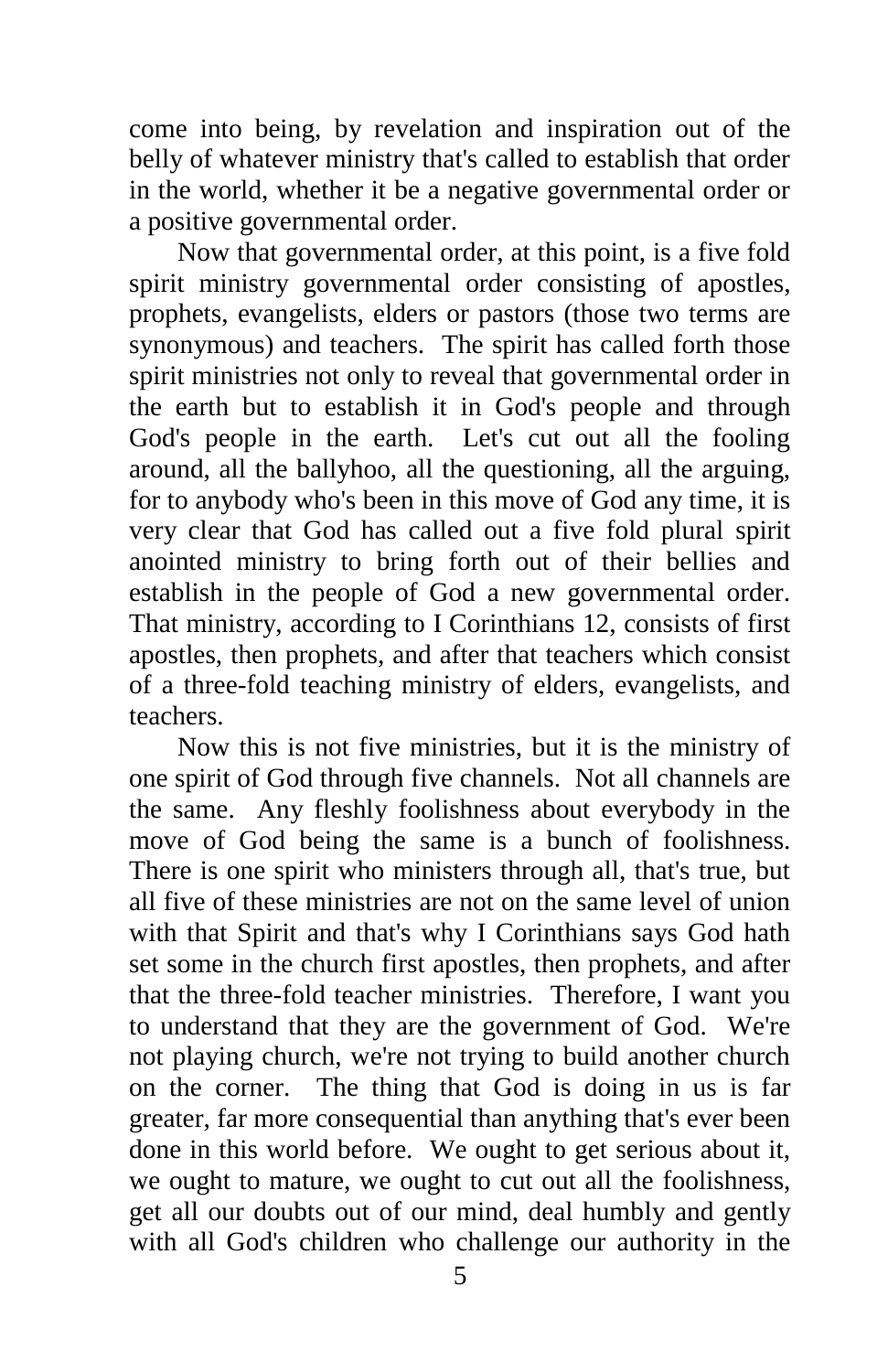Spirit but don't put up with any foolishness. This is a mighty and a serious and an eternally consequential thing that God is doing.

This teaching consists of drawing together the principles of God's Divine order government that God has brought forth over the past several years into one comprehensive teaching. These principles deal with elders relationship to elders, God's divine order for elders disagreeing with elders and being one another's check and balance and confirmations, elders' relationship to body member, body members' relationship to elders, elders' relationship to apostolic ministries, body members relationship to elders and apostolic ministries, God's divine order for elders disagreeing with apostolic ministries and the whole ascending and descending scale of God's divine order for us dealing with one another in our various ministries, whatever they may be. Of course, the first principle that should be taught is that God wants you to deal with your brother in the Spirit of Christ.

This is a theocratic spirit government and these principles only apply when you're in the Spirit and when you're not in the Spirit they don't apply to you at all- you forfeit your right to even participate in this divine government if you are not in the Spirit of Christ when you participate. If you're in your flesh, if you're irritated, aggravated, upset, emotionally disturbed, all of which is flesh- you ought to just sit down and let somebody else govern the Body of Christ. This is a theocratic spirit government founded upon not laws, as the government of the U.S., but upon eternal spiritual principles and the first principle is that you must be in the Spirit of Christ in the divine order that God has established for us dealing with one another as God's government. It's a plural government -- that's nothing new, the democratic government of the U.S. is it plural government, but the difference between us and it is that their government is based upon laws and our government is based upon eternal spiritual principles.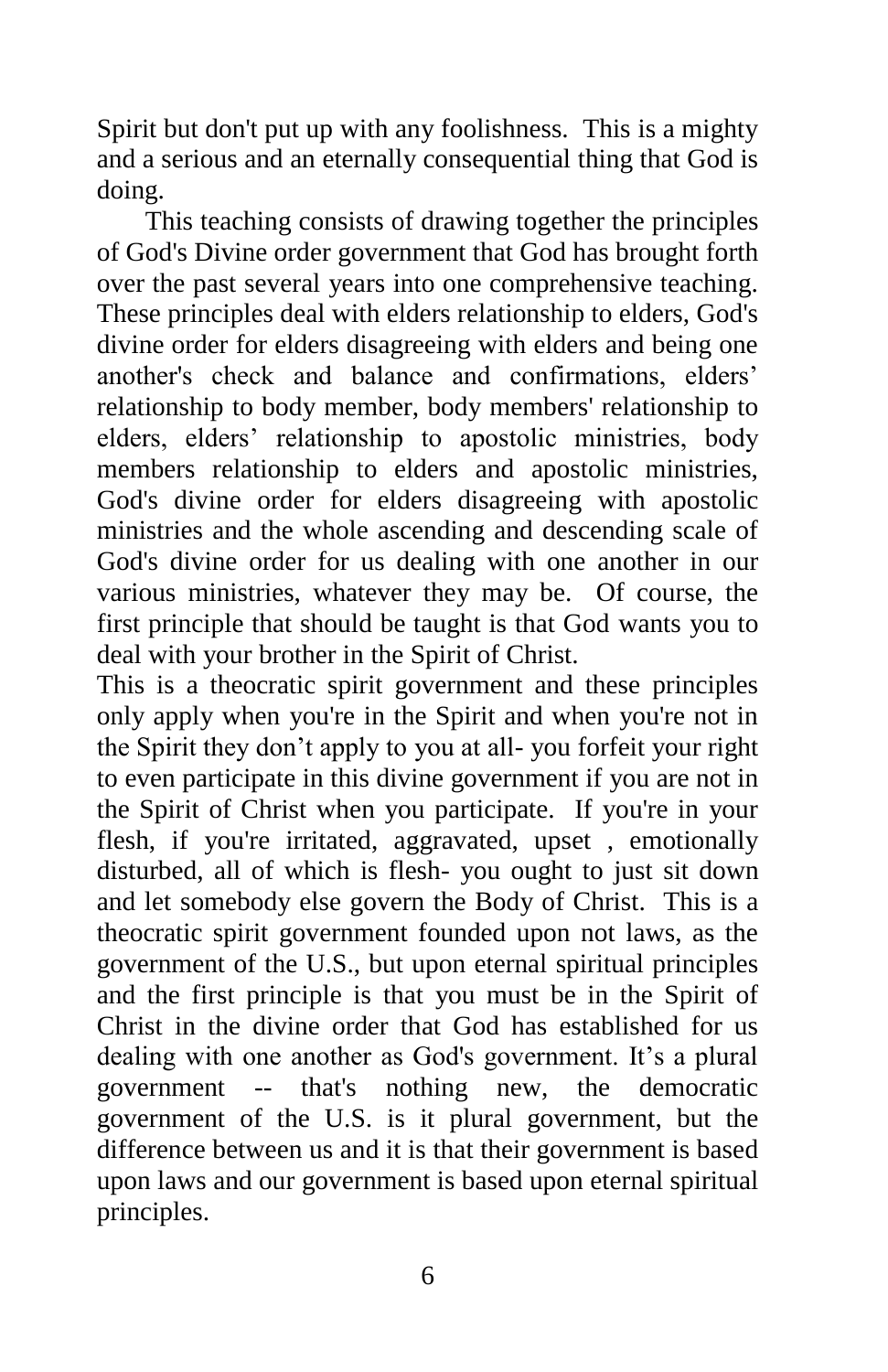They are governed by a constitution, but we don't have any constitution for we're governed by a living spirit. Their government is founded upon a constitution, but our government is founded upon a living spirit, the Spirit of God.

The next principle that we need to learn and understand is what God wants is not a group of elders (and when I use the term elder now I'm including apostles, because in the spiritual sense apostles are part of the elders too: Peter, I think it was, wrote to the elders and said I, Peter who am also an elder) who are always agreeing with one another on every issue, especially in elder's meetings, and thereby becoming a bunch of "yes men" for one another. What he wants is a group of elders to be His government that can disagree with one another, but in the right spirit, the humble sweet gracious Spirit of Christ and in the divine order that God has established for disagreeing with one another and thereby be one another's perfect check and balance. You would be amazed if you realized that about 90 percent of the elders in the move of God across the country don't know that.

They think it's completely the other way. They think that what God wants is a bunch of elders that agree with one another all the time and if there's any disagreement, particularly in an elders' meeting, then that's division, and there's division in the camp and that the Kingdom's falling apart. I'll say it again, that's exactly contrary to what God wants. He doesn't want elders that agree with one another all the time on every issue, but a group of elders who can come together and disagree with one another in the right spirit, the spirit of Christ, and such a spirit of love that your brother feels your love even when you're disagreeing with him, and therefore is not offended, and you should reach the point where though you have disagreed with him, and take your stand, you would rather he be right, if he can prove to you that he's right, thereby being one another's check and balance. That doesn't mean that some day God doesn't want us to agree all the time on all issues. He does, for His word says His watchmen shall see eye to eye when He brings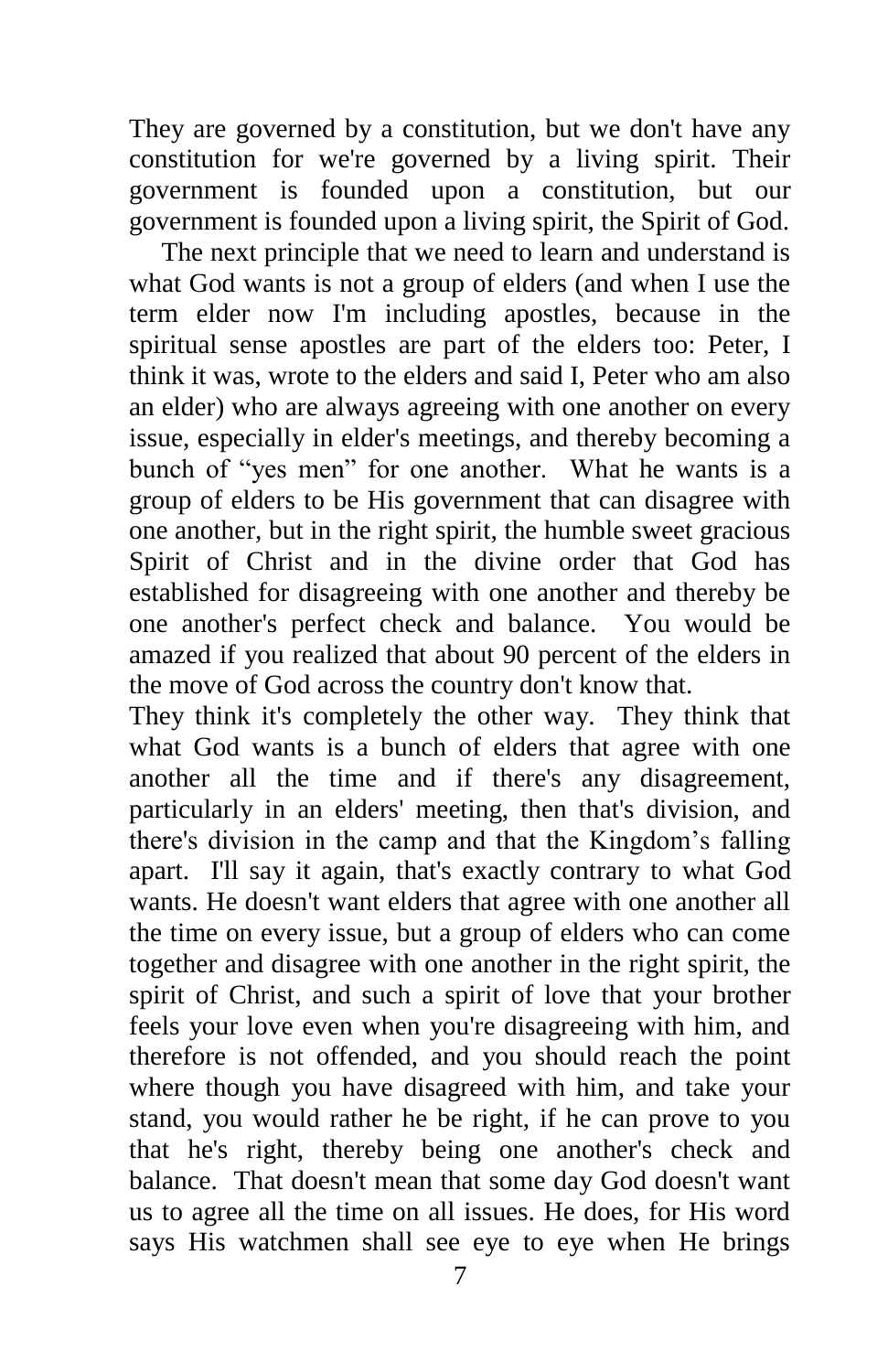again the captivity of Zion, but that day is not now. They can't be yet and therefore the instrument by which He wants to bring us to that day is an eldership that can disagree with one another in the Spirit of Christ and in that Divine Order God has for disagreeing with one another, and thereby be used to check one another, to purge one another, so that He can bring forth that perfect ministry, a perfect government who do see eye to eye on all things.

Therefore, here is the next principle for you-disagreement on issues is not division in spirit. I can disagree with you on issues all day long and dig in my heels and take my stand against you on issues all day long and never be divided from you in my spirit, if I stay in the spirit of Christ when I do it. And even if you get divided from me in your spirit and resent the fact that I disagree with you on the issue and get upset, uptight, just plain down right mad with me, bitter, I still don't have to be divided from you in my spirit. The old saying "It takes two to tango" is absolutely true. You can get divided from me in your spirit but if I stay in the Spirit of Christ, a spirit of love toward you and don't get divided from you in my spirit, then we're not tangoing. That's your key principle you want to bind on your eyes for frontlets, mount it on your door post that you see it coming in and going out- disagreement over issues is not division in the spirit. Therefore I can love brother so and so and stand and say I disagree with you on this issue and this is my reason and so forth and still be perfectly one with you in spirit. I can disagree with you on every issue and still never lose my oneness with you in spirit if I simply understand and have a clear revelation that disagreement on issues is not division in spirit. Teach God's people that, then when they go around seeing their elders disagreeing on issues they won't go around thinking their elders are divided and there's division in the camp.

There are principles of God's divine order necessary for you to understand before you accomplish this. The first one is that the only way that you can disagree with your brother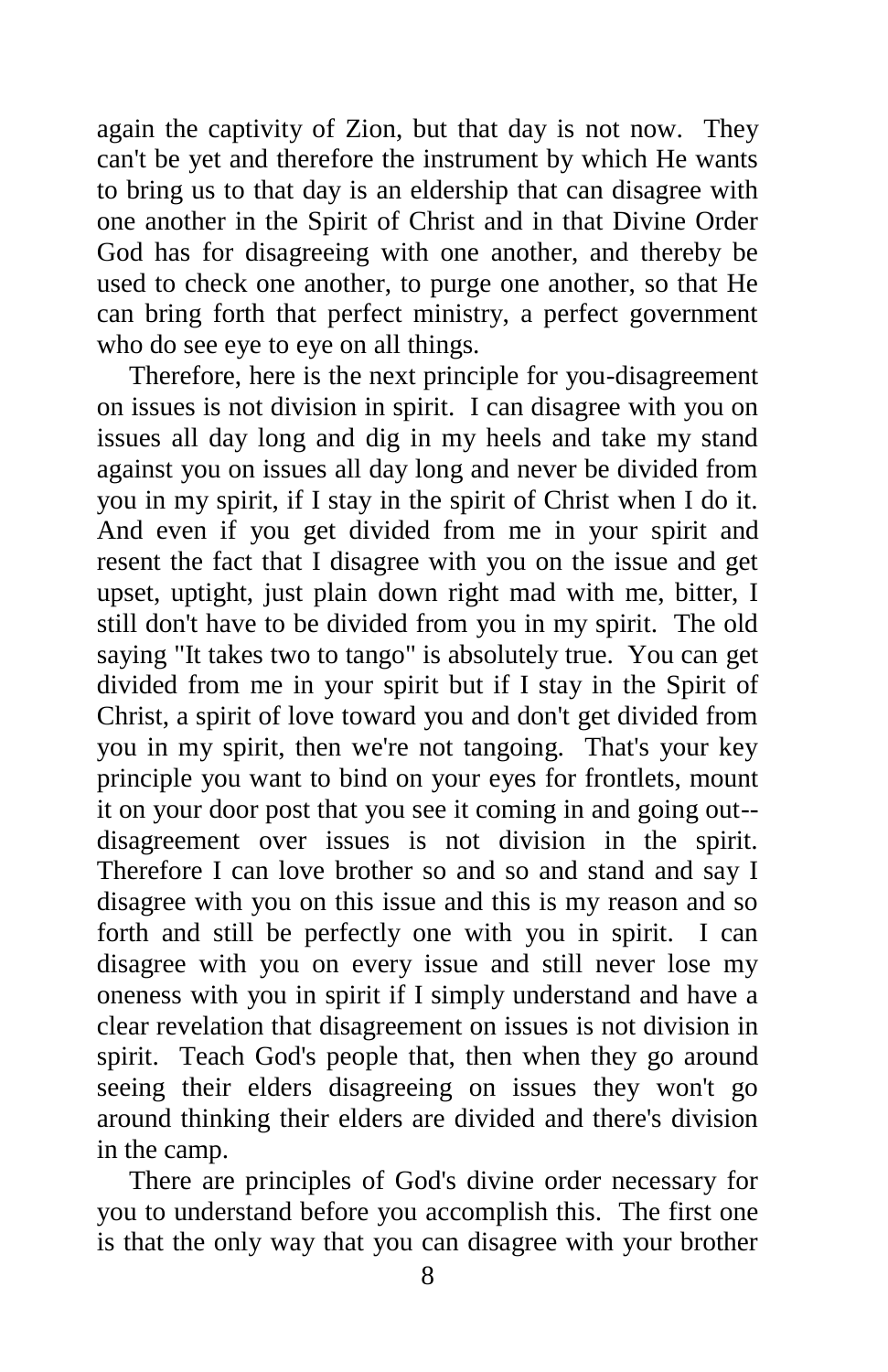on issues and not get divided from him in spirit is that you recognize his right to his conviction even though he may be wrong. If you don't have that vision and that revelation then you can't stay one in spirit with him and still disagree with him on the issue. Every elder in this move of God should come to the point where he recognizes his brother's right before God to his conviction even though he may be wrong.

The second one that is necessary is to recognize that he is sincere in his conviction even though he may be wrong. When I was a young Baptist preacher I couldn't see that at all. Anybody who didn't see it the way I did, I was absolutely sure they just didn't love the Lord the way I did, and they weren't all sincere as I was. Besides, they were probably stupid if they didn't see it the way I did.

God had to show me how wrong I could be dozens of times and let me go through a lot of experiences before I recognized that before God every man has his right to his conviction even though he's wrong and that a person could he wrong and just as sincere in their love for Jesus, and just as sincere in their conviction as I am. The reason this can be so is that not only are there two sides to every question, I've found there are at least half a dozen sides to every question, and it all depends on what side you're standing on whether you're seeing it aright or not.

I'm sure we've all heard the story about the three blind men that were taken to the zoo to see the elephant and see what an elephant was like. One of them approached the elephant and began to feel up his leg and said "I know what an elephant is like, he's like a telephone pole". Another one began to feel around his belly and he said, "You're wrong, an elephant's not like that, he's like a barrel." The other one began to feel its trunk and he said "You're both a bunch of nuts, he's like a snake." Now all three were right, but all three were seeing the elephant from different sides. When we understand this we will all lose some of our dogmatism, become more humble, recognize our fallibility more, and above all, recognize our brother's right to his conviction, and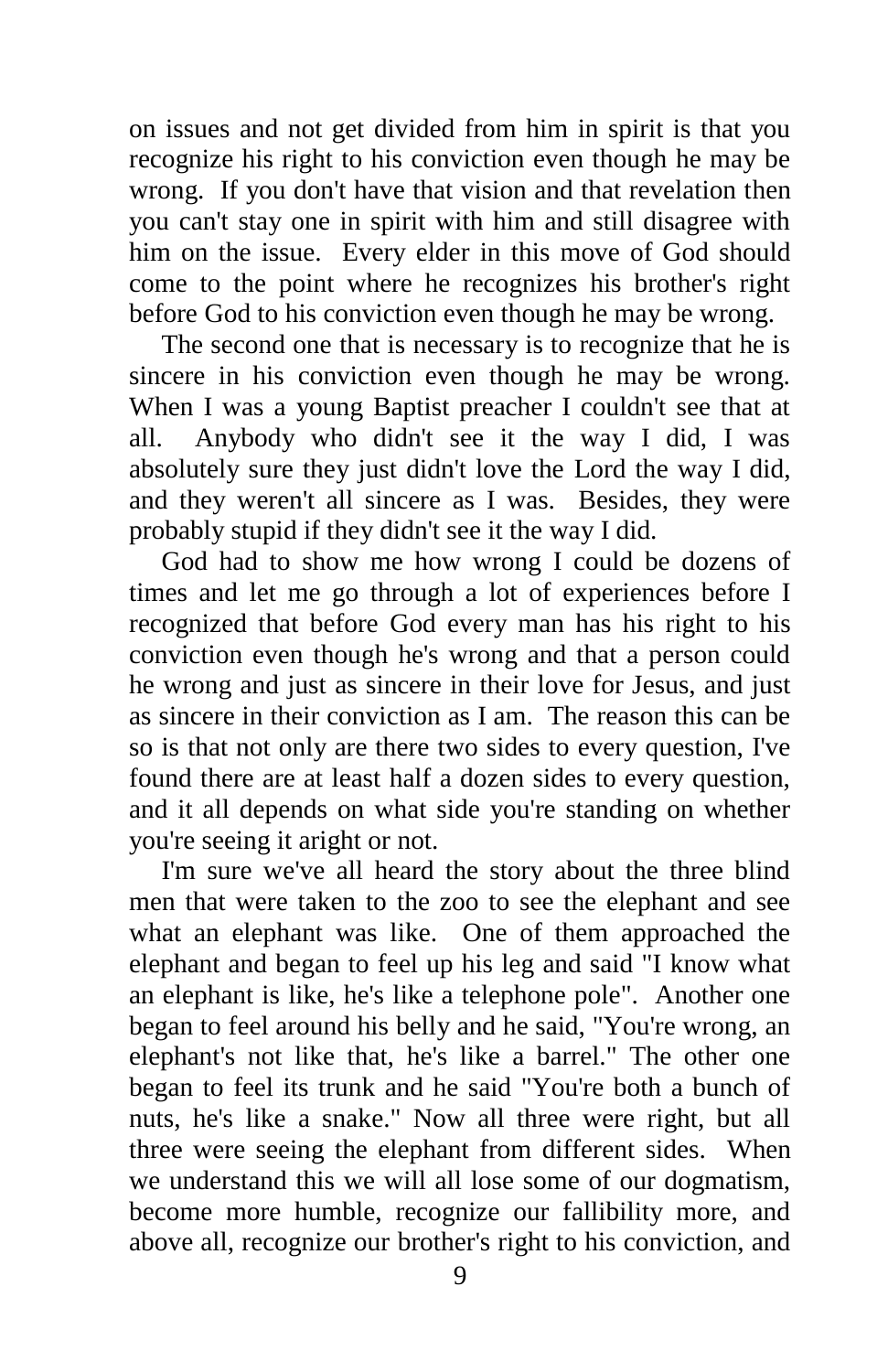that he can be sincere in it even though he's sincerely wrong. These two areas must be in order to be divided from your brother on issues, and yet not be divided from him in spirit.

What God wants is elders who can disagree with one another, be one another's check and balance in the right spirit, and in the divine order that God has given us to disagree with one another. If you leave those last two out, you're out of order. You can be right on the issue, but wrong in your spirit, and you're out of order.

On the other hand, that doesn't mean that just because you've heard a revelation that what God wants is elders who can disagree with one another, that that means that you have a special calling to disagree all the time and that you're more spiritual than anybody else because you're the one who's always disagreeing with your brother, neither that we should disagree just to fulfill the revelation or disagree just to be disagreeable which brings us to the next principle.

This principle, which we should really get settled on, is that we should never disagree with our brother ministry unless we feel sure in our heart that we have wisdom from the Lord and a good reason for disagreeing with him, from the Spirit of God. If we don't, then we should simply be quiet, speak not a word, and if he's wrong, let someone else be used of the Spirit of God to be his check and balance. Above all we should never do what one brother did once in an elders' meeting: one elder had presented what he felt was wisdom of God on the issue and this brother spoke up and said "I disagree with that." When the other brother gently asked him to tell him the reason why, he said "I don't have to give a good reason, I just don't witness to it." Well, that might be all right for him, but it's not all right for me. If you disagree with me on what I feel is the wisdom of God that I heard from the Spirit, you better be ready to give me a reason or we're going to have a spiritual confrontation because the principle is that we shouldn't speak unless we believe we have wisdom from God, and I'm sure you try to keep that principle as I do, and therefore, when I do speak and present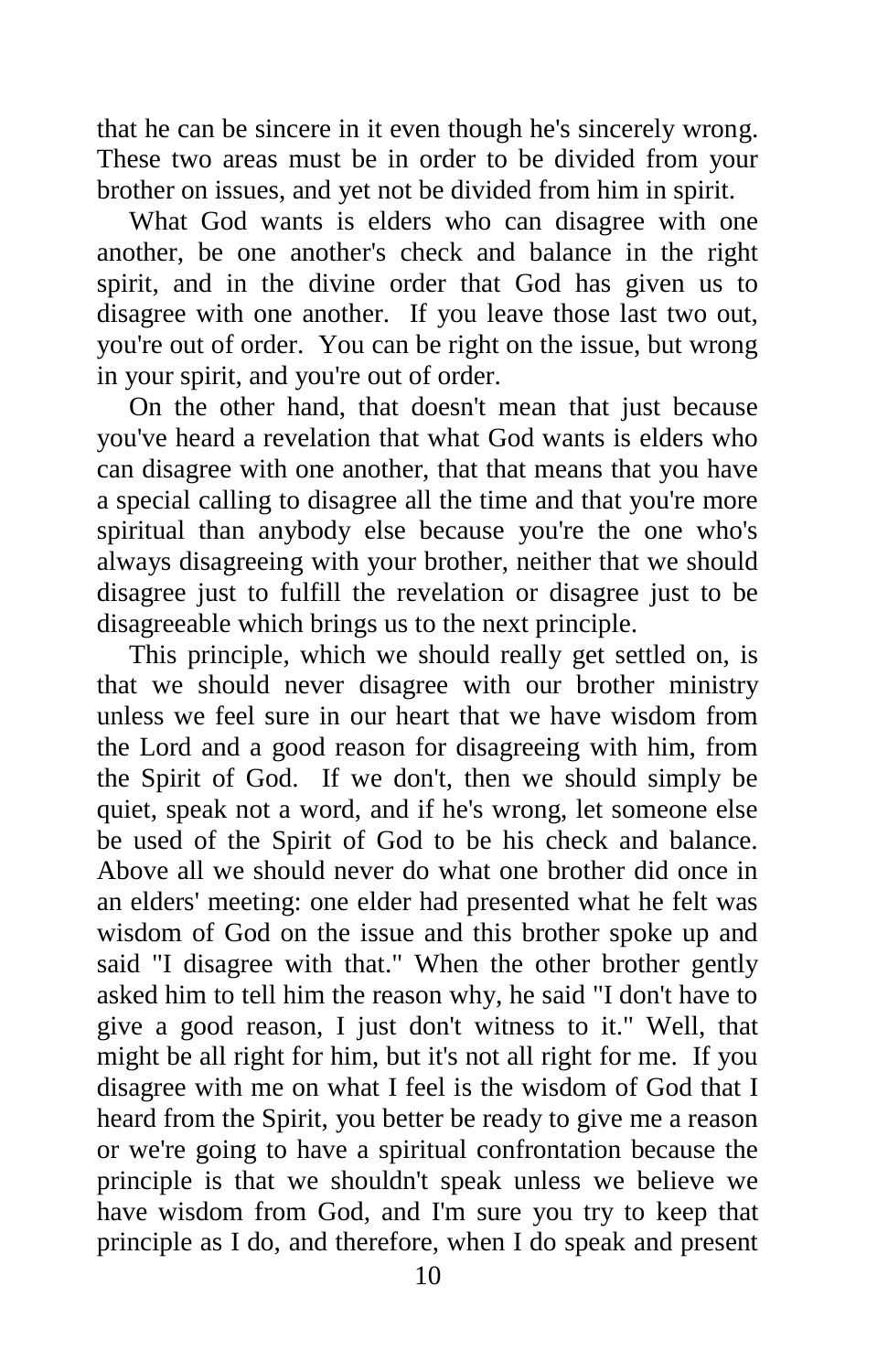what I feel is wisdom from God, I'm not interested in what you feel because I know there are several sources feelings can come from. I'm only interested in the scriptural reason you can give for disagreeing with me. Or perhaps if you know some facts about the issue that I don't know, or if perhaps you're standing on another side of the issue where you can see another side of it that I can't see from where I'm standing that shows you right and me wrong and of course then I'm perfectly willing to listen.

Therefore, if we are going to dare to get in the way of God and disagree with any wisdom our brother elder has brought forth which he feels is the voice of God speaking, then we should be prepared to give a good reason for doing so, either something he doesn't know on the issue scripturally or facts about the issue, or just what we know that we're standing on from another side and can see from another side and therefore be a good check and balance.

The next principle is when we disagree with a fellow elder or apostle, there is a divine order for our presenting our disagreement to one another. The first principle in that divine order is that when elders come together to seek the wisdom of God for God's people, and the issue is brought forth, whoever feels they have wisdom from God on the issue should speak and present it. If not, they shouldn't speak at all.

Let me just digress here for a moment and deal with a very important point, and, solve what may be a very important problem if you ever get on an endtime body farm. I was at an endtime body farm where the problem was that there were about 24 elders on that farm and they'd come together in an elders' meeting and each one wanted to give his opinion, so it took about four hours to deal with each issue and the elders' meeting was lasting all night long. Finally, the elders all got so sleepy they all had to go home, and nothing could be settled, simply because every elder would start giving his opinion. The solution to that problem is keep quiet unless you know, as much as Your heart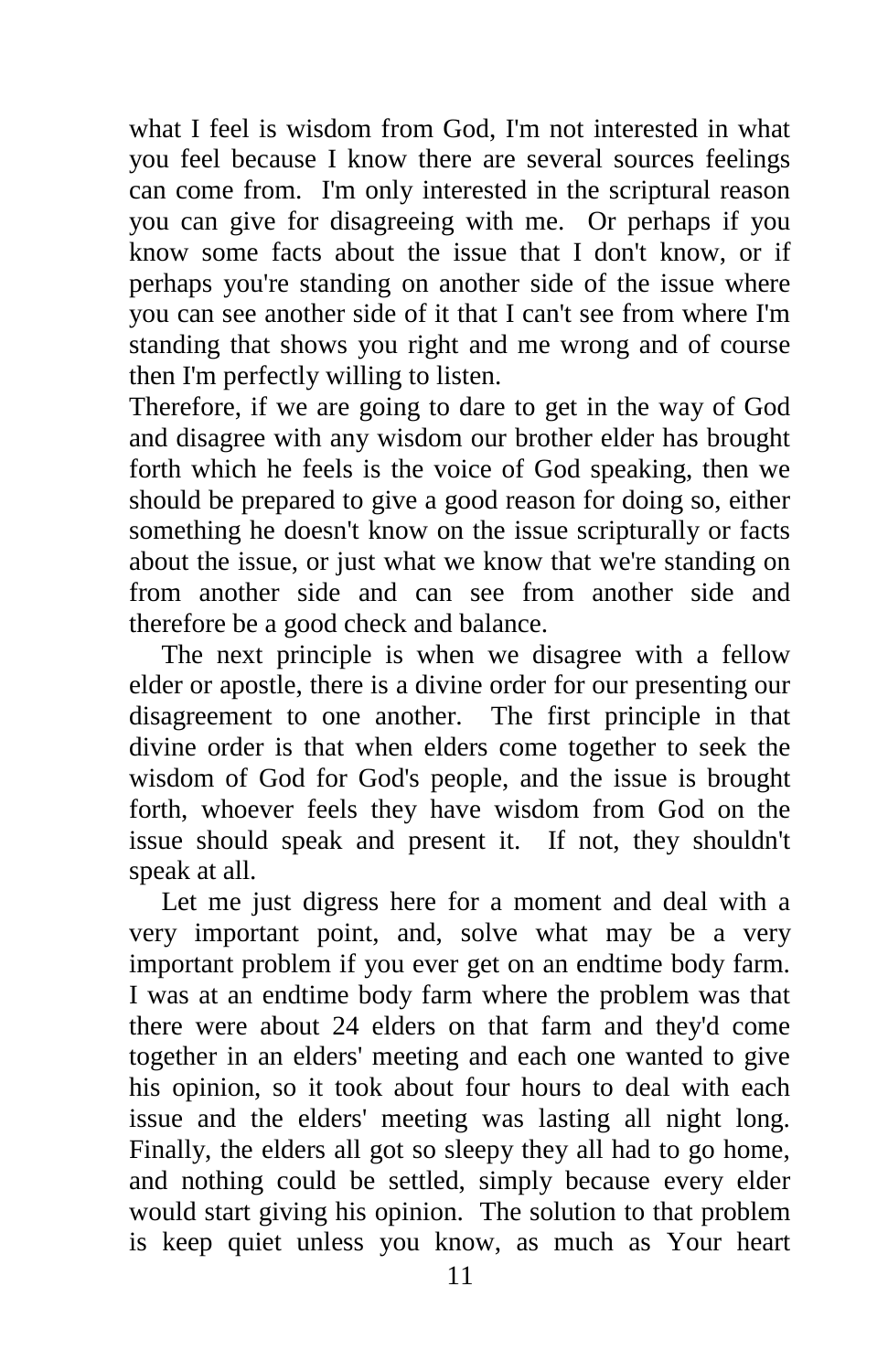understands, that you have wisdom from God, and if that is taught everywhere, that will solve that problem. And if you don't know if you have wisdom from God, for God's sake, don't give your opinion. Don't muddy up the water or anything else, just sit quiet and wait and see who does.

That's the first step. Whoever has what they feel is wisdom from God on the issue should speak and then if there's someone who disagrees with him in the Spirit of Christ, present to him the reasons why you disagree and present them clearly, as precisely as you can, back them up with all the evidence that you can and then if you feel it'll help and you can come up with a good illustration to make it a little clearer, then illustrate it. When you've finished that, then give your brother time for a rebuttal. If you still haven't convinced him that your view is right and his is not the correct wisdom of the Lord and he says "Well brother, I can't receive this, I still feel I have the right wisdom, then give him time to make his rebuttal, and then when he's done that if either one of you says one more word beyond that, you've gotten into to an argumentative spirit and you're no longer moving in God's divine order, You're arguing.

You see, you should have presented all you've got the first time. If that can't convince him then there's no use for you to say any more. Therefore, after he has presented his rebuttal, you've given all you've got to convince him the first time and you have no more to say, Amen. If you say anything beyond that you're just repeating yourself and that's argument. That's not government, that's not divine order. Take your time. He should listen, everybody should listen humbly and shouldn't interrupt one another. That's how I tell if someone's in a demon spirit. After I've listened to them, hearing everything they've wanted to say, when I start talking, if they interrupt me after I start talking I know they're in a demon spirit because that's what spirits do. They don't want to ever give you a chance to get your say out. The Spirit of God, after he's said all He has to say, isn't going to speak again.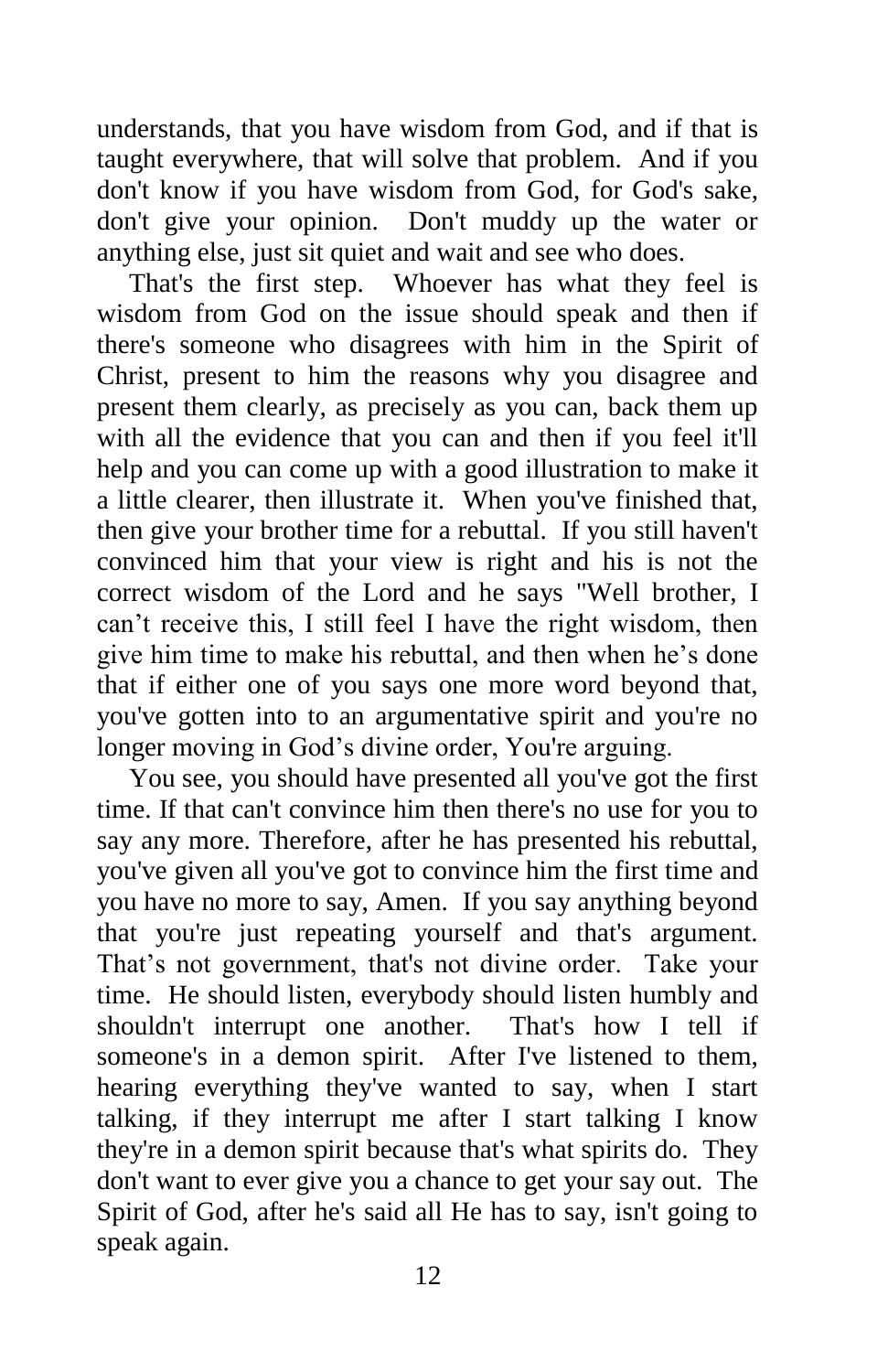So, there are just three parts to the divine order:

(1) Let your brother present his view,

(2) Present your disagreement,

(3) Give him his time for his rebuttal, and then if you haven't convinced him, don't say another word, either party.

Then it's time to go the next step higher in God's divine order with the question. It doesn't have to be left in confusion, God has another step up in God's divine order.

That step is that if the issue has been brought forth and there is disagreement among two elders or two segments of elders and the one has presented his disagreement, and the other his rebuttal, and still the question isn't resolved, they can't convince one another, the next step is for the elders to call God's apostolic ministry in on the issue, and to present the issue to the apostolic ministry who are supposed to have a higher wisdom than elders. If they don't, they shouldn't be apostolic ministry-shouldn't be considered apostle ministry. In having the issue presented to them, they may see some sides of the issue that the elders don't see, and by presenting the issue to them can bring the elders together and make them one in the issue, and solve the matter. When the apostolic ministry presents their wisdom and the issue is still unresolved, the elders still aren't convinced, they're still divided, maybe one segment is standing with

the apostle ministry, and the other segment still says I don't receive it, the next step up in God's divine order is to take the issue to Jesus, the head, through the prophet ministry. Get two or three good solid seeing prophets, and we've got them in this move of God, never any further away than the telephone and if there's time, a letter written, to inquire of the Lord to speak in visions as He always does to see whether he confirms the one side or the other side on the issue. Whichever one He confirms the Head has spoken and then everybody's responsible to submit and in the right spirit and in a spirit of oneness, everyone can be one over what the Head says. If they can't they forfeit their right to participate in this divine government.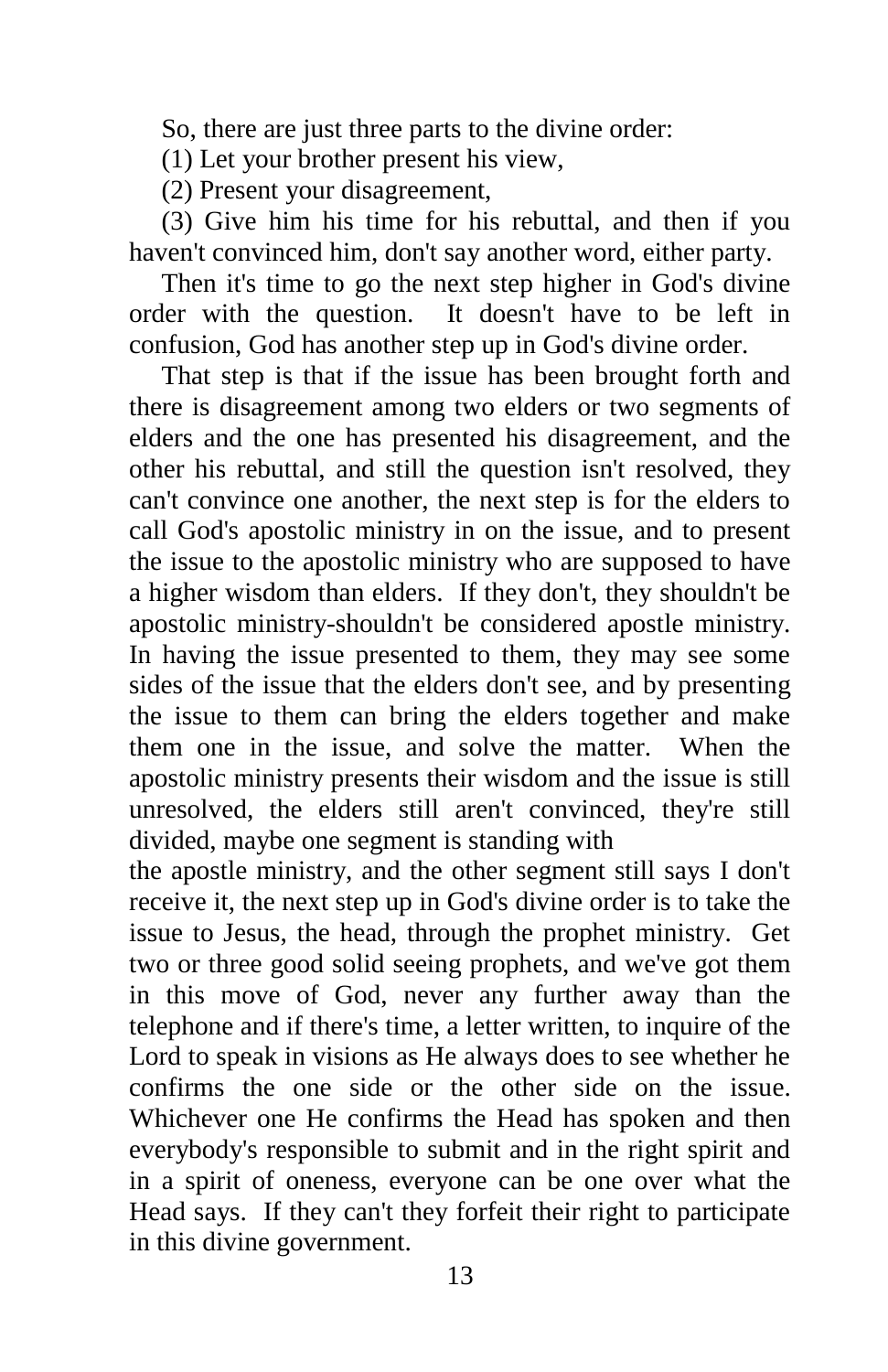There is one point here that is necessary to make and that is if the issue is a pressing issue and needs a decision right now and there is no time to contact the apostle ministry (and the way God's got them running across the world today sometimes it does take a little time, even with the telephone, just to track them down), then it is valid for the elders to bypass the apostolic ministry and go straight to the head asking the prophets to ask the Lord for a word from God to see if He confirms one side of the elders or the other segment. Now, since this is valid under this circumstance, one might ask the question "Well, why don't we get smart and save time and bypass the apostolic ministry all the time?" The reason this is not in God's divine order is that the purpose of God ultimately is not to bring forth a body of elders in government that has to go to the head all the time, but on the lower levels apostles ministries, elders ministries and so forth can solve the matter through good spirit led judgment and wisdom. If not the elders, then the apostles ministry. The prophet ministry is a crutch that God has provided for us for a period of time until we have come to that growth in the Spirit and wisdom where one day the prophet ministry of confirmations can be done away with and when the apostolic ministry speaks as the wisdom of God it'll be the wisdom of God. And then some day all the elders will come to the point where all the apostolic ministry can be done away with and the question can be settled through the spirit led wisdom of what were elders, but have just become sons of God. Then some day the elders ministry can be done away with and every body member will have a walk in the Spirit that can settle the issue through the spiritled wisdom. So you see, if you bypass the apostolic ministry all the time, it wouldn't be fulfilling the purpose that God has and that's why it's not God's order to do so, except in necessary circumstances.

Now that's God's divine order for elders disagreeing with elders and thereby being one another's check and balance. The qualifying principle that you must always keep inserted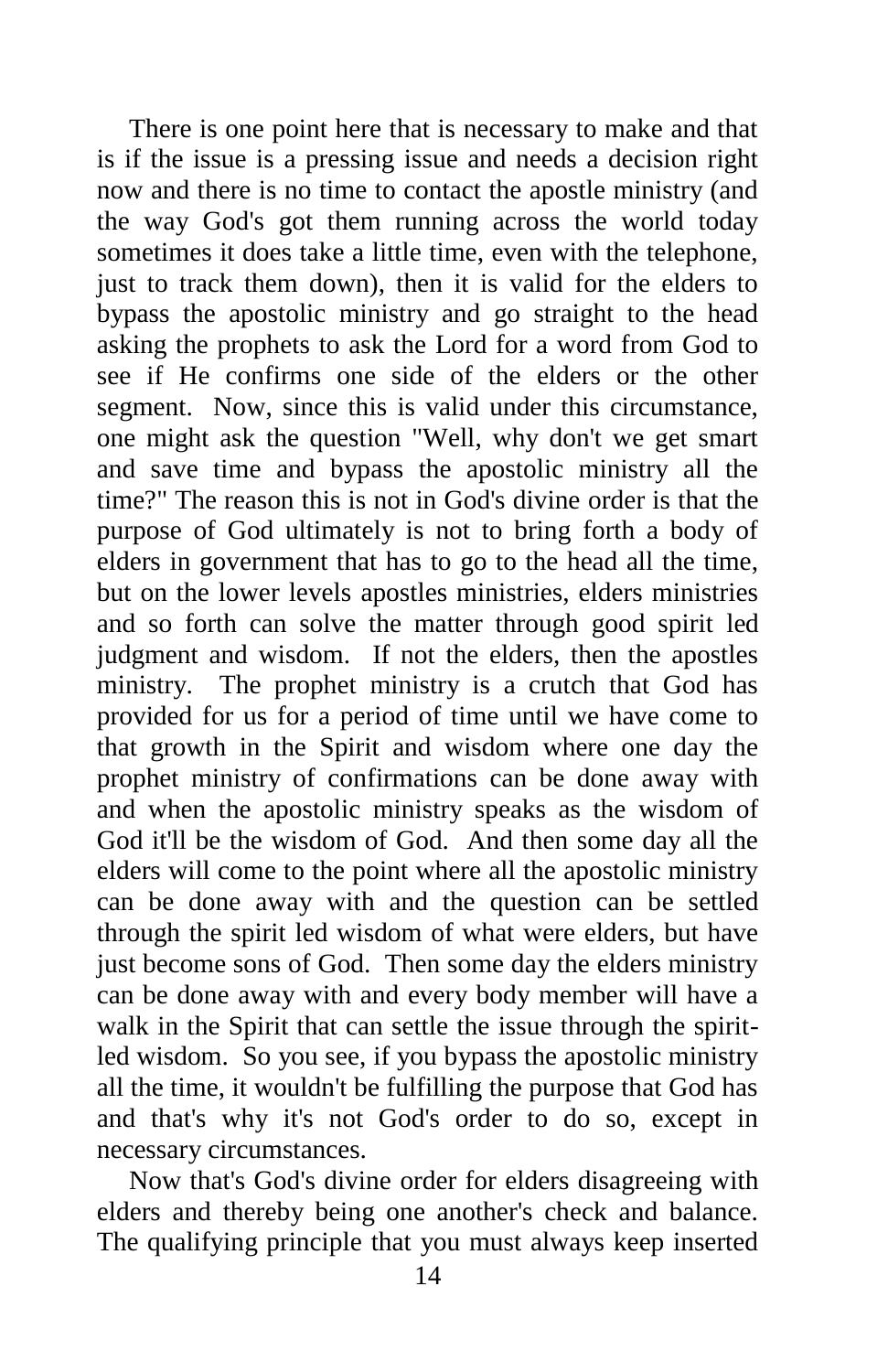here is that it must be done in the right spirit, in the spirit of Christ, in love, with no emotionalism and no overcharging of the air. There's the case of the young elder who was mad with the fellow he was disagreeing with ever since he opened his mouth and the other guy hadn't even decided whether he was going to receive it or not. He was all upset and his attitude was all fighty and he didn't know his brother might have received what he was saying if he finally gets it said. But out of his insecurity he's gotten all emotional about it. He's quite sure his brother's going to disagree with him before he starts and he's on the defence. Don't you ever doubt it beloved, anytime, in any disagreement with our brother ministry, we are emotionally disturbed, upset, the air is charged in anyway whatsoever, it's our own immaturity and insecurity showing up. When you are secure in your stand in Christ, in your walk in the spirit, confident in it and in your conviction, you can calmly quietly present your disagreement with your brother elder and especially if you recognize deep down inside you that you just might be wrong after all, no matter how the evidence looks as though you've got it. Therefore, if you are depending upon your brother's disagreement and your brethren's disagreement to be your check and balance, then you won't ever get upset. The air won't ever be emotionally charged, you'll simply quietly calmly say, "Dear brother, I disagree with you on the issue and here's the reason why- 1, 2, 3, 4, 5," and you'll calmly, quietly wait to see how he receives it and if he says, "I disagree with you and here's why," then you'll say "Well, then, let's take the next step in God's divine order,"

I passed over one little point that should be inserted here, when there's disagreement between two elders, before going to an apostolic ministry, if there's time, it is perfectly valid to say, "Let's table this and pray on it for a week, come back together again and see if we can come to oneness without even going to the apostolic ministry. If everybody goes off really open to the Lord saying, "If I'm wrong, show me,"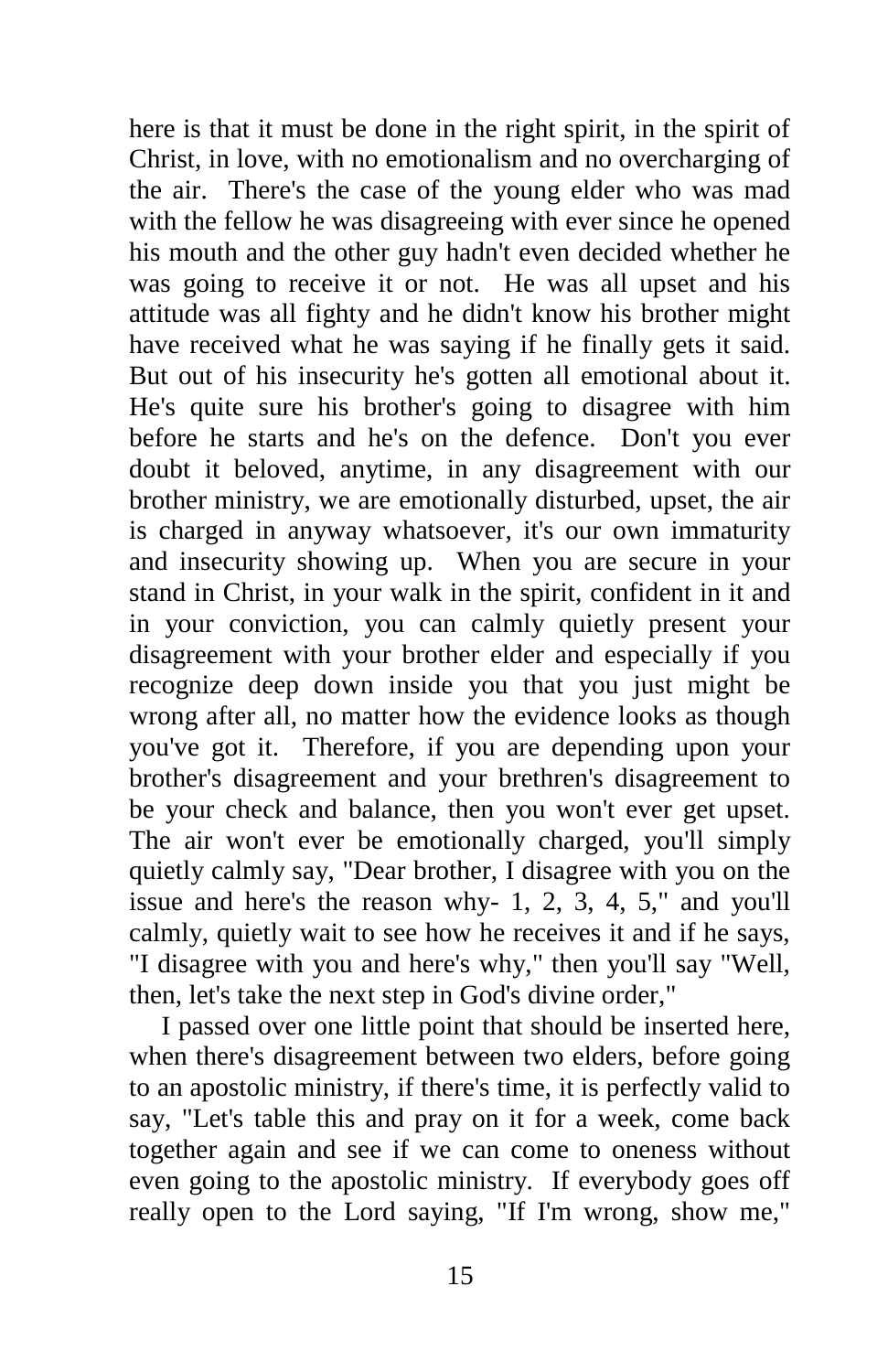then it's possible when you come together the next time to come to oneness upon it.

The next thing that I'd like to point out in this category of elders disagreeing with elders is that if we're right on the issue and if we do have the true wisdom on the issue of the Lord then we don't have to go around during that week or any time politicking, talking about it outside the elders meeting trying to line up a clique on our side so that when we come together again the vote will be on our side, like we used to do in the old order, like they still do in the old order and like everyone of us has done in the old order. You see, in this move of God it's a futile waste of time, because if you line up a vote and a clique on your side when you come back in the elders meeting you'll just be wasting your time because there isn't any voting in this move of God; in this move of God the majority rules is not the rule. That's only in the democratic order of the U.S. The majority does not rule in this move of God. You come into an elders meeting and you've 25 elders and 24 of them all agree that it ought to be this way and one feels that it ought to be the other way, then he has the right to request that the matter be taken to the apostolic ministry and if the apostle ministry and all 24 elders agree that it ought to be the other way and he still doesn't witness to it he has the right to request that the matter be taken to the head Jesus through the prophet ministry and therefore, you see, it's no use lining up a clique in this move of God because there isn't any voting in this order. I've seen some places where there's a great need for this teaching because some of the elders still think that the majority rules. And if all the majority agree and one little old elder disagrees, he's scared to death to disagree, afraid he'll be thought a fool or something.

But, of course, we all know that old Elijah on Mount Carmel had the majority against him. Four hundred and fifty prophets of Baal against him, but God vindicated him in the end. And that's the point. The one thing the Spirit of God burned in my soul when he first brought me into this move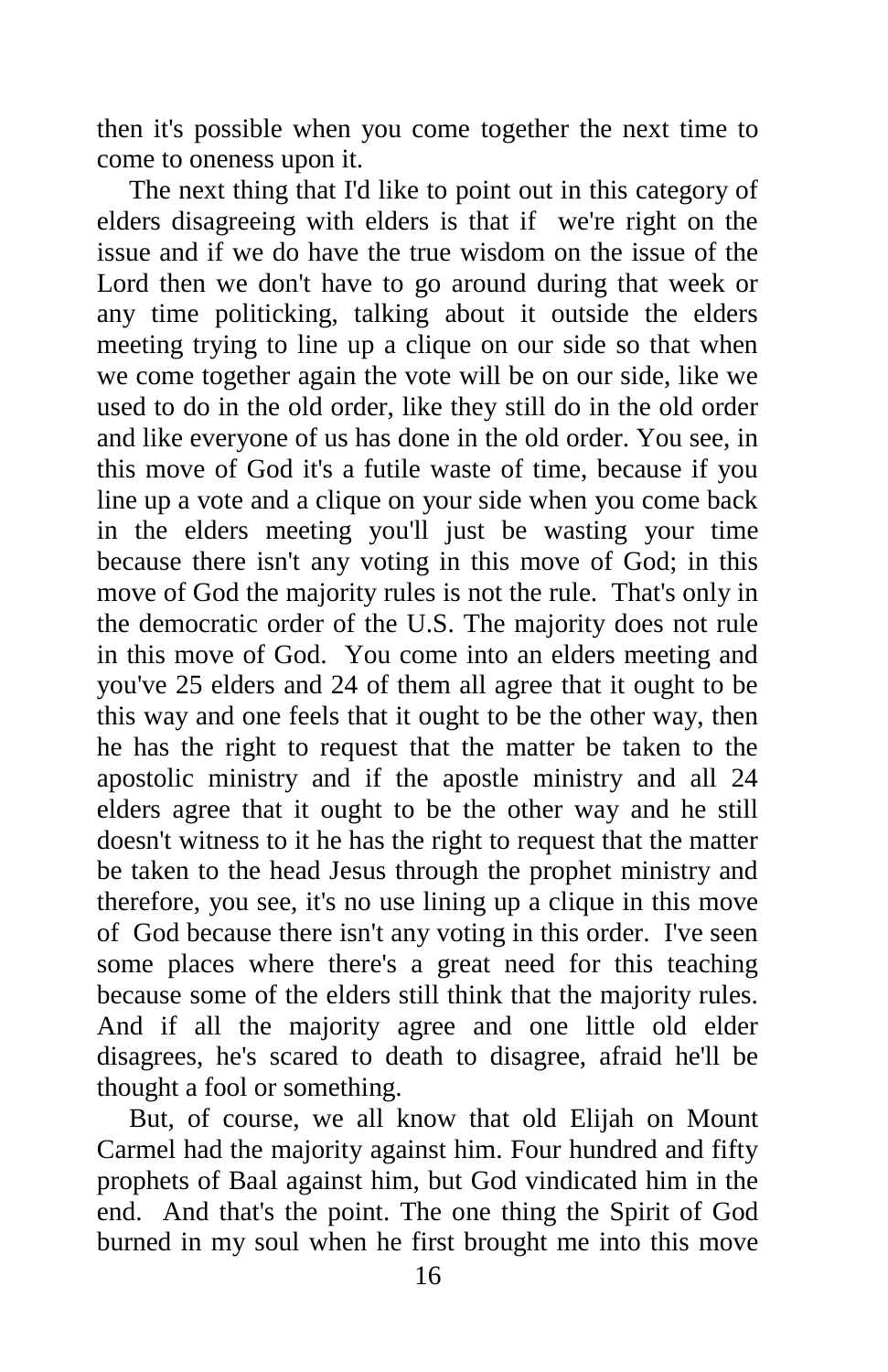of God is that if you're only one and there's 400 against you, if you do have the true wisdom of the Lord you don't have to politic, you don't have to line up a clique, you just have to state your conviction and stand on it - in the end God will vindicate you. If we all really believe that, if we all really learn that, you'll find a great peace suddenly descending upon this move of God, because a thing called politicking will be done away with forever. There's still some of it that goes on in this move of God because everybody doesn't know this. It hasn't been taught too much that the majority doesn't rule. Of course, this divine order that I'm teaching today hasn't been fully established yet, in this move of God. Can you see the beauty of order? Can you see that when it is fully established and when it is accepted by every ministry in this move of God and when they all have committed themselves to it there will never be any room for a spirit of division to come in and divide up elders. The order just doesn't leave any room for it. No opening whatever for any spirit of division to come in and divide up the ministry in this move of God. The only thing that leaves room for evil spirits of division to cause division after having this revelation is the human factor, that is if some one person decides they're not going to walk in the order, they're not going to submit to it, they're going to try to push their own view through, bypassing the order, bypassing going onto the next step, and we have a little bit of that sometimes.

Somebody asked me a question one time, "What do you do in an elders meeting when a brother starts trying to ram his view down everybody else's throat and he gets out of the spirit and he gets to hollering, he gets his temper up and he gets emotional; how do you deal with it?" The way to deal with it is for everybody else to get very quiet, so quiet and in the spirit themselves that before very long the brother will look around and he himself can see what a fool he's been. And it will be evident even to him that he's out of the spirit without anybody saying a word and he'll get back in and then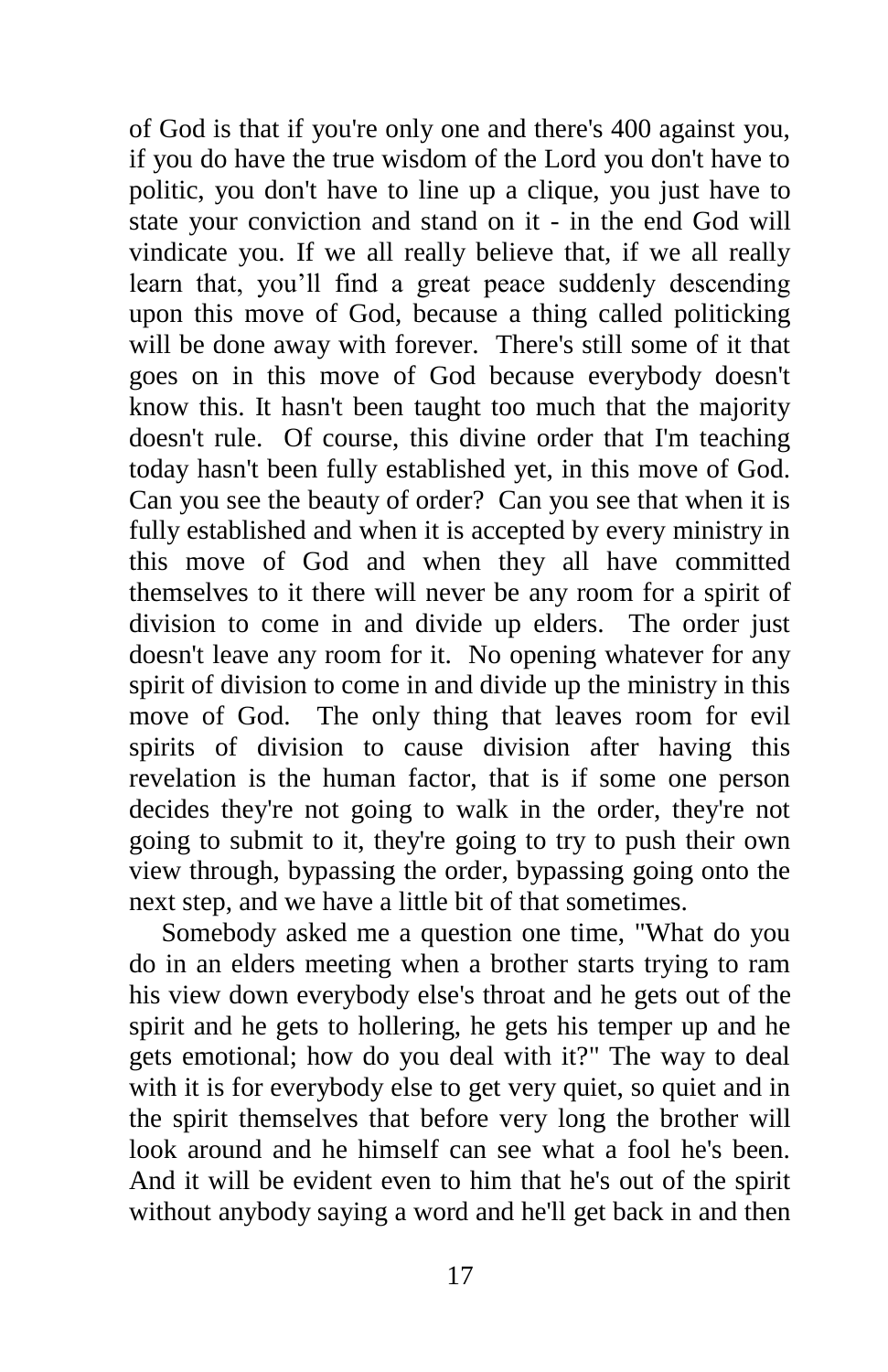you can move on in the Spirit of God and in God's divine order.

Therefore, these are the principles in God's divine order for elders settling every issue in the body of Christ and in the move of God. Just one more point, not only inside elders meetings but outside elders meetings. If you have an issue with your brother, I don't mean a personal issue, I mean an issue over the work of God, your personal issues settle with him personally, because elders meetings aren't courthouse trials to settle your personal issues with your brother. They are forums of issues of how elders should take God's body on to perfection, and how they should do the work of God. But if you feel on an end time farm that you ought to plant beans on this piece of ground instead of potatoes and your brother elder feels you ought to plant potatoes- an issue comes up outside the elders meeting and you can't convince your brother elder, then it's very valid to request an elder's meeting, and bring the issue before the whole of the elders and then take the ascending scale of God's divine order for settling it. So you see, this order works either inside or outside the elders meeting if we will all get a true vision and revelation on it and walk in it.

In interpreting visions, if there is a disagreement, the elders should meet together and seek together the interpretation of the vision. If they can't agree on the interpretation, then they must ascend up the scale again and take it before the apostolic ministry to get the interpretation and. Of Course, the apostolic ministry in that area of interpreting the visions settles the matter, because, of course, you can't go and seek more visions to see if God confirms the interpretation of the visions of the apostolic visions. However, if you personally don't receive the interpretation of one apostolic ministry, you do have the right to go to two or three other apostolic ministries if you so desire. The right of appeal is always a part of God's divine order.

The next category is God's divine order for body members disagreeing with elders. The first principle we need to learn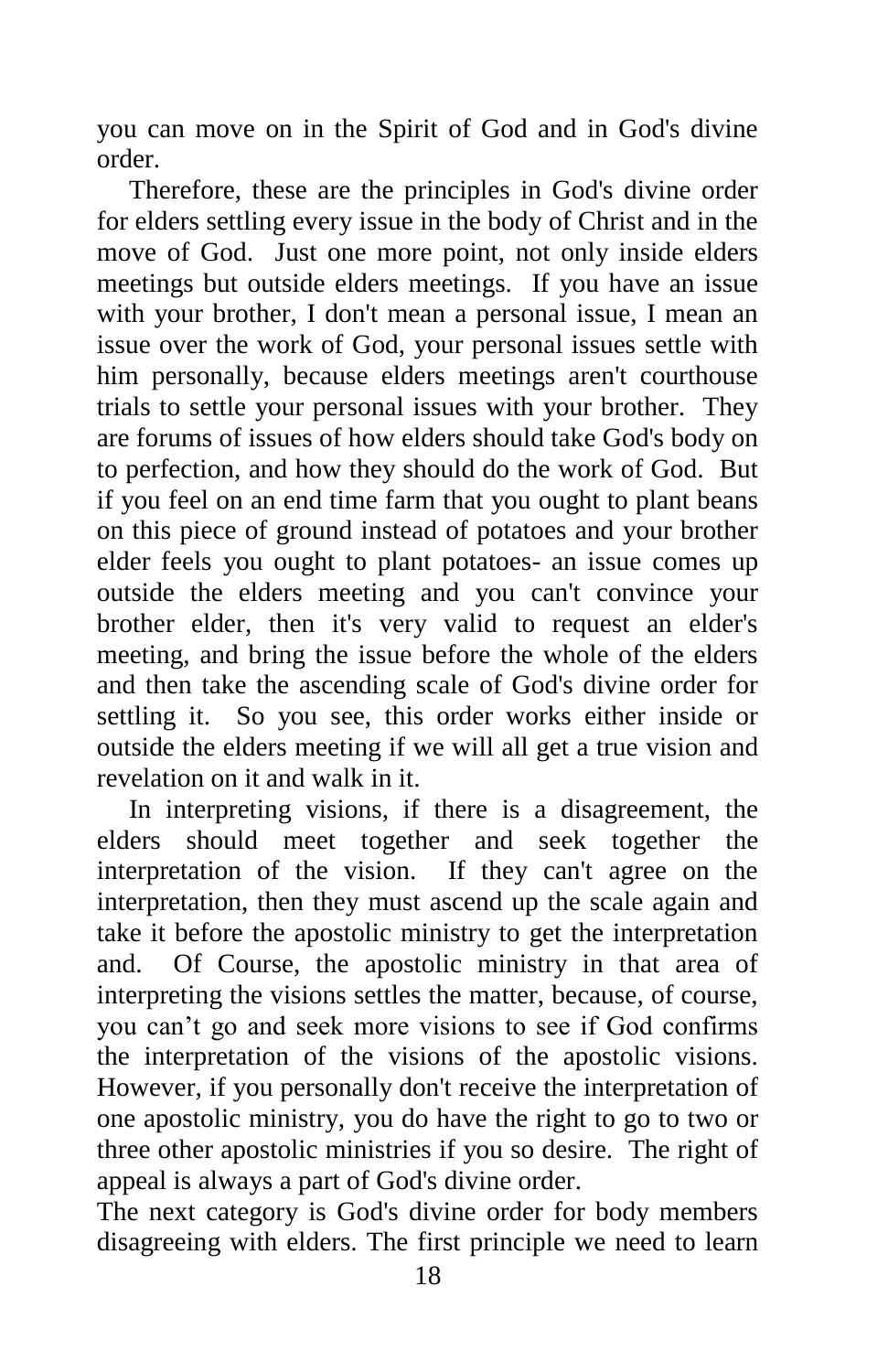here is that we do not teach blind submission in the move of God. We teach submission, but we do not teach blind submission. Blind submission is a teaching that a member of the Body of Christ is responsible to submit to an elder or an apostle just because they are an elder or an apostle whether their spirit witnesses that they're moving in the Spirit or not. That's the doctrine of blind submission and this we do not teach. And again you'd be amazed to discover how many elders in the move of God across this country think we do. I was amazed at how I discovered many think that we do, and I have been quoted as teaching blind submission even though many have heard me preach again and again and again as elders were set in that this doesn't give you any official authority and that no one is responsible to submit to any ministry in the move of God unless their spirit witnesses that that ministry is moving in the Spirit of Christ.

I was amazed to discover once, in a certain body house situation down in Miami where a group of people had been living in a body house for a couple of years, that an elder there had been teaching blind submission and teaching the people that I was teaching blind submission and sincerely believed it. The people for two years had been submitting to it and there was such a beautiful order in that body house all the time. The only thing is the poor people's shoulders were getting lower and lower. The way I discovered that this elder was teaching that brother Sam says, "You've got to submit, you need to submit," was that I was out to dinner one time with that elder. Something came up and she told about how this body member tried to tell her that we didn't teach blind submission in the move of God, and she said, "And I let them know we do." Then I said, "Well, you had better go back and let them know we don't." The principle that she was teaching them was that you should submit every time to any elder whether he's right or wrong because it'll do a good work in you, it'll work the cross in you. And of course that's true, it'll work the cross in you all right. And it's true that in small matters that aren't of serious consequence, we should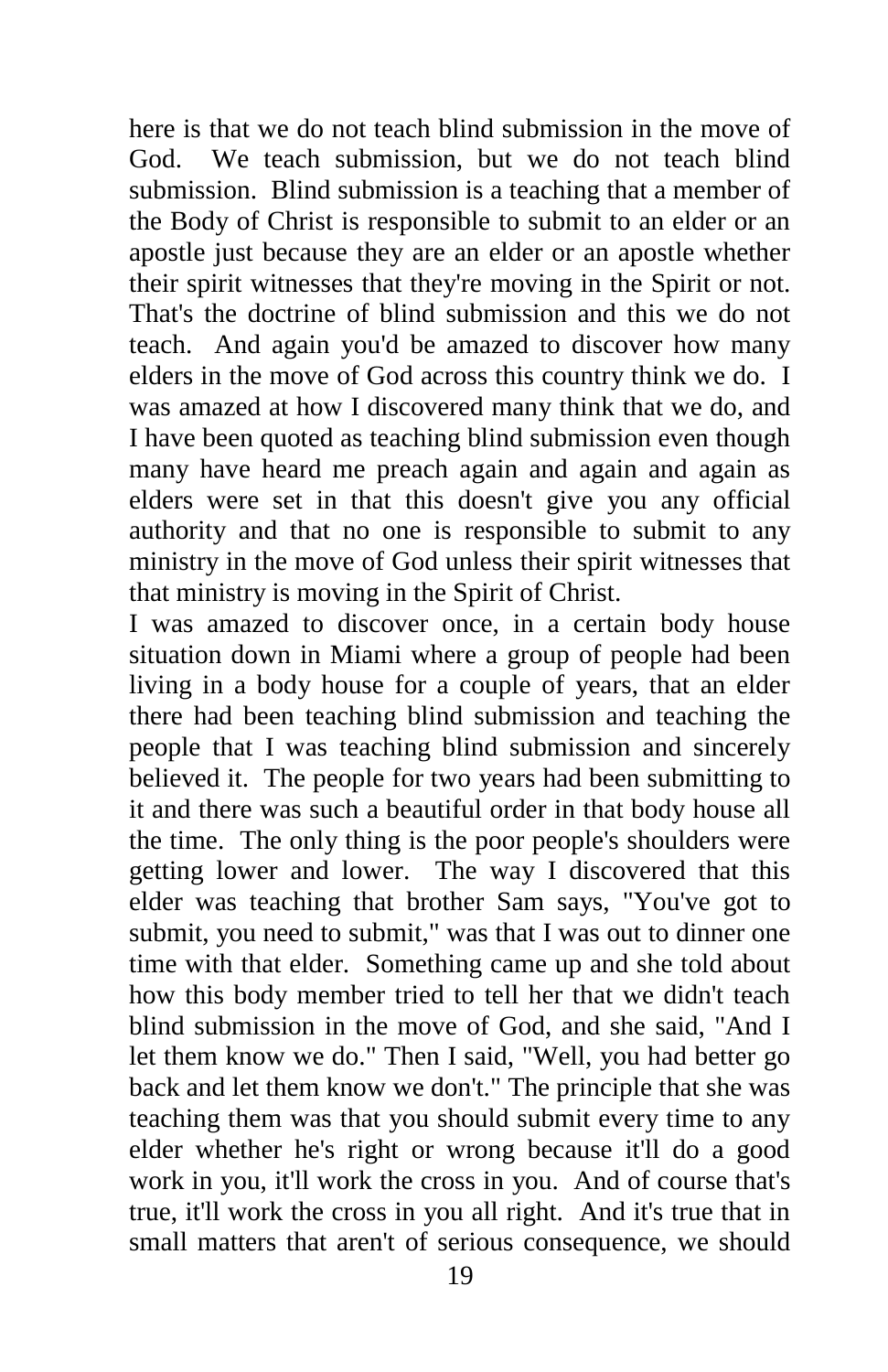submit right or wrong. But that's not only true of elders, that's true of any one of our brethren in small matters that aren't of serious consequence, and it'll do a good work in us to prevent strife, if it's going to be a matter of strife.

But in serious matters, God's people can get hurt that way. They can get killed spiritually that way. And, of course, they were also teaching that if you submit, you're not responsible if that elder is wrong and the elder is not responsible but in the end the apostle ministry is responsible. That's the doctrine that the Catholic church teaches; submit to the priest and the priest isn't responsible and it goes up the ladder and the Pope is the only one who's responsible, he's the one who gets all the trouble if things go wrong.

I said to that person, "I don't want that responsibility, and if you see the wisdom in that, then you won't want to teach blind submission either." We teach that you're only responsible to submit if the Spirit of Christ witnesses to you that that elder or apostle is moving in the Spirit of Christ, and you're not submitting to them, you're submitting to Christ. But, as Brother Buddy Cobb so clearly teaches, we're not responsible to submit in the sense of obeying what they say but we are responsible to keep a submissive attitude. Whether we think they are wrong or not, whether we witness to what they've asked us to do or not, we're not responsible to do what they say, but we are responsible to keep a submissive attitude. As Brother Buddy so widely teaches, submission is not an act, it is an attitude. Obedience is an act. Submission is an attitude. Any body member is free to disagree at any time, with any direction, and counsel, any revelation that an elder or an apostle or anyone gives them, if they don't witness to it in their own spirit as long as they do it in the Spirit of Christ and in the divine order that God has for body members disagreeing with their ministry. And that divine order is this: if a body member disagrees with an elder's counsel, wisdom, revelation, guidance, the first step in God's divine order for him disagreeing is that he has the divine right to go to whoever he feels to be a more mature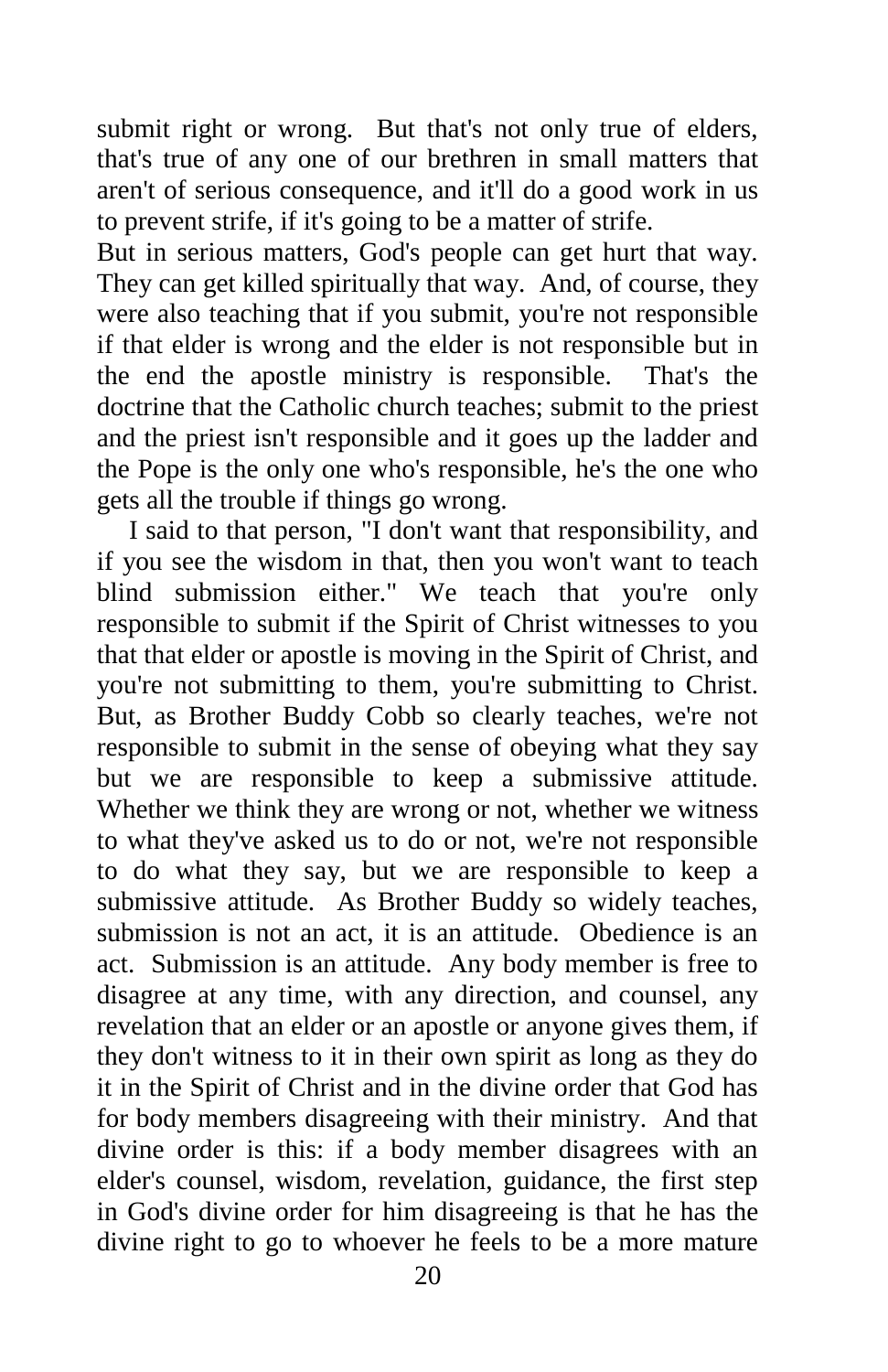elder in that local body, if he feels there is one, and counsel with him on the issue and see what wisdom he gives. It's his right to choose the one whom he feels is the more mature elder. Then if he does not witness to the counsel that elder gives him, he has the right, if he chooses, to come before the whole eldership and seek counsel. If he doesn't witness to that, then he has the right to go to an apostolic ministry to seek counsel and wisdom on the issue, and if he doesn't witness to what the apostolic ministry gives him, then he has the divine right to ask that the whole matter be taken to Jesus, the Head through the prophets to see if God confirms through the prophets what has been given through the elders . I have seen elders immature enough to bitterly resent it if a body member did this, if he didn't witness to their wisdom and went over their heads to an apostolic ministry. Don't anybody get bitter about anybody going over your head in this move of God. In the world, they do it, the secular world, the business world they get bitterly resentful about it. But we teach in this move of God that everybody has somebody over his head. Amen. Everybody has a covering. That's why the right of appeal right up to Jesus, the Head, is the absolute right of every member of the body of Christ. Therefore, elders should not resent it if any body member doesn't witness to their counsel and feels to go to the next higher step of order. Apostle ministry should not resent it if a body member or elder disagrees with him in God's divine order and asks that the matter be taken to the Head for confirmation through the prophets, because our purpose in the end is to get the word from the Lord, the true word from the Lord, and that's what everybody should want.

Now the next question that comes when this is realized is "If a body member does disagree with an elder's counsel to him and comes to another elder in that same local body and presents the issue and the other elder feels the first elder gave him the wrong counsel and has to tell him so, how does the second elder do this without feeling he's coming against his fellow elder or that he's hurting the ministry of his fellow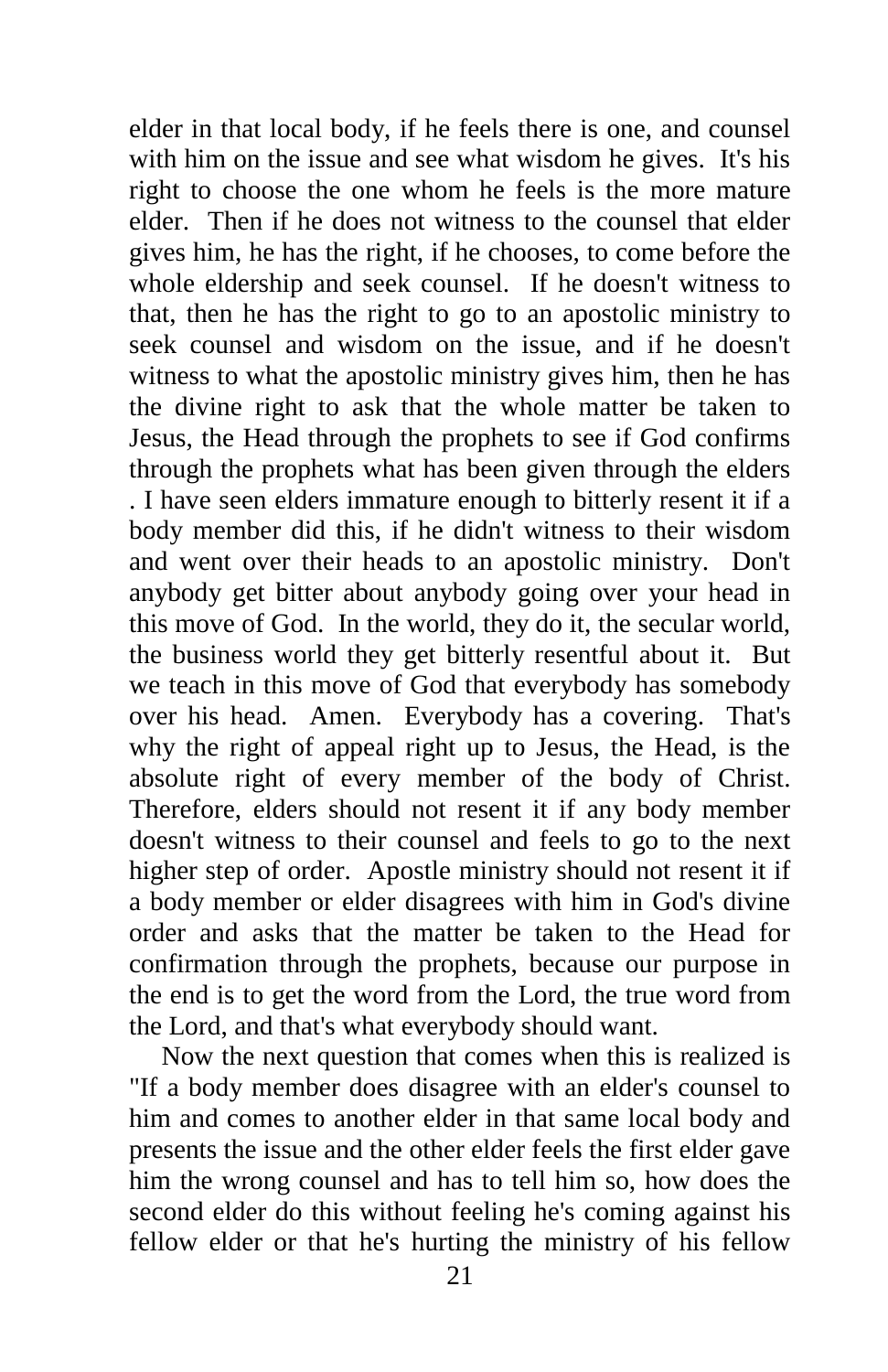elder in the eyes of the body member. At the very first, at the beginning of this move of God, God gave us his divine order for doing this. If I'm an elder, the second elder, and a body member comes to me and says, "Brother so and so gave me this counsel and I can't witness to it in my spirit and I'd like to present the issue to you for confirmation or to see if it's wrong," God's order for doing it is to say to that body member. "I can't witness that this is the true wisdom of God, or I can't witness that this revelation is the true wisdom of God and if you don't receive it either, let's pray for brother so and so, that God'll give him a little deeper wisdom in this area but at the same time, let's submit to and receive everything that he ministers to us that is the leadership of the spirit." In doing this, you have been faithful to that body member and have been faithful to your fellow elder. Simply tell him that I can't receive it either, therefore, let's you and I pray for him in this area that God'll give him a little higher wisdom, but at the same time don't get the idea that everything he ministers is wrong. Let's receive and submit to everything he ministers to us that is the true leadership from the spirit. In doing so you've been faithful to the body member and at the same time you've lifted up the ministry of your fellow elder, not torn it down. I was teaching this in a certain place and one elder said, "I just can't see that, I can't understand that. It seems to me that if you don't take a stand with your fellow elder no matter what, you're tearing down the ministry and the elder in the sight of the body."

And I said, "No brother, if you do take a stand with him and he's wrong, you're tearing down the ministry in the eyes of the body. Because it only takes the body members about three times of this to get the revelation that their ministry is a clique that's going to stand with one another whether they're right or wrong and therefore minister death to the body. Then you've destroyed the body's confidence in their eldership." Do you see what I mean?

Therefore, when you do this you're not tearing it down, when your body gets the revelation that their ministry has an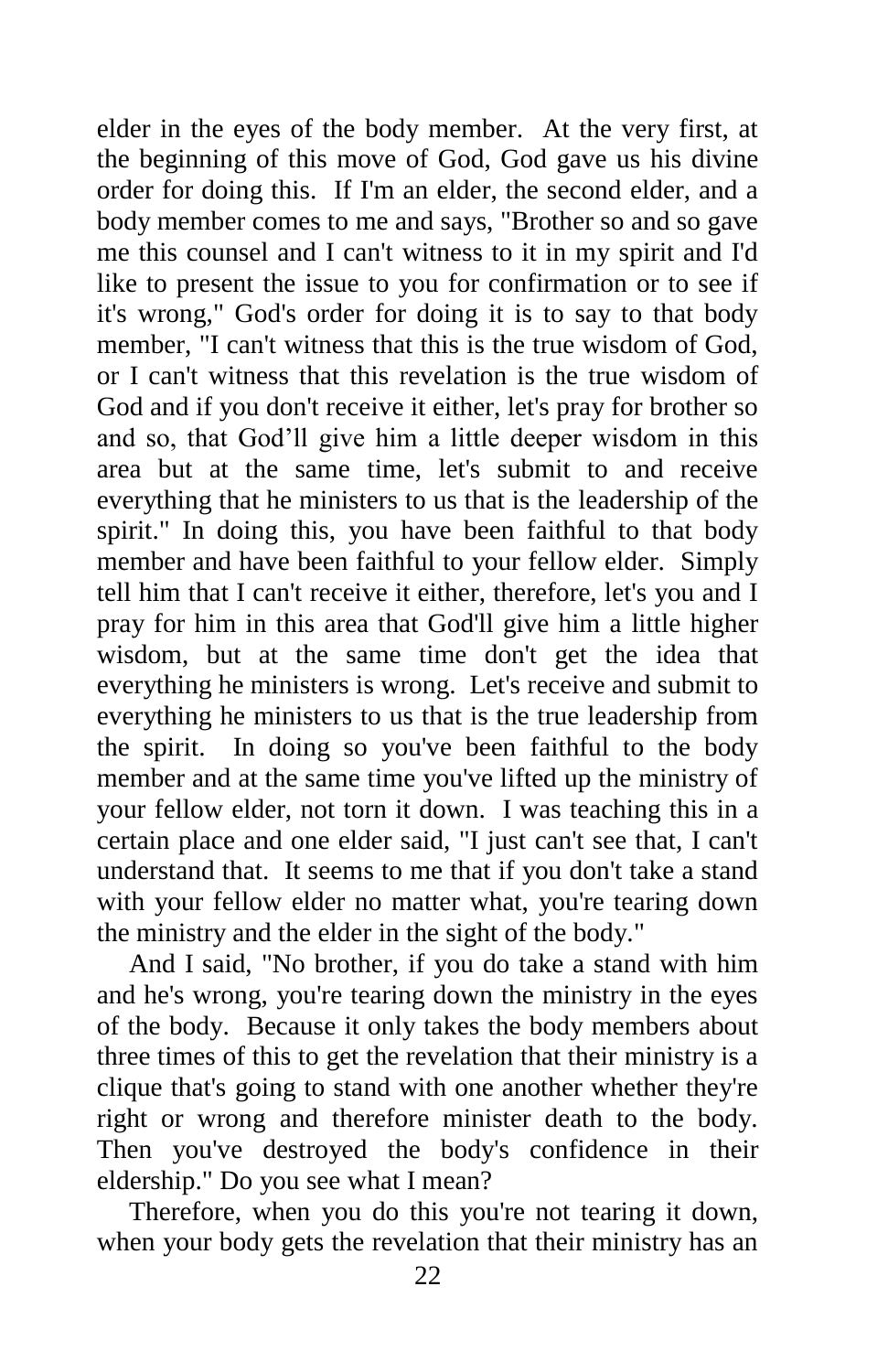order by which they are going to be faithful to them, and that they are not a clique, brother, you're going to have them putting confidence in their ministry, and nothing needs to be torn down.

The next question is, "Should you then turn and say 'Let's go to the other elder? You should not do this unless you know that you know the Sprit is leading you to do it. He may be dealing with a young elder that just can't take it before that body member and just cause a breach and division and so forth. You're far better, to leave it unless you know that you know that the spirit is leading you to do it.

The next question is "After you have dealt with the body member should you then go to the other elder and straighten him out and show him where his wisdom was wrong?" And once again, it's all in the leadership of the Spirit, only if you know that you know that the spirit is leading you and that your brother could receive it from you and that it wouldn't cause a breach. If not, you should leave it alone. The body member has been delivered, he's not under bondage, he doesn't get death, he's had life ministered to him, no harm has been done and you wait until the day perhaps the Lord shows you that your brother elder could receive it.

Sometimes the first elder the body member has gone to is a mature elder and not liking what they have heard from that one, they have chosen to go to a less mature elder, to get a word that is more conducive to what they want to hear. In that case, you have obviously got a body member that is out of the Spirit or he would have received the counsel of the first elder and you probably have what we call an elder hopper. And whatever he gets he deserves it. And if he gets death ministered to him (I'm perfectly serious), God will say he deserves it, and if he gets death ministered to him after a while he'll learn not to do this. The fact is you have elder hoppers that don't want to hear the real truth, and they'll go from one elder to another, but this doesn't deny that this is God's absolute truth. God's principle of order and truth is beautiful and perfect just the same.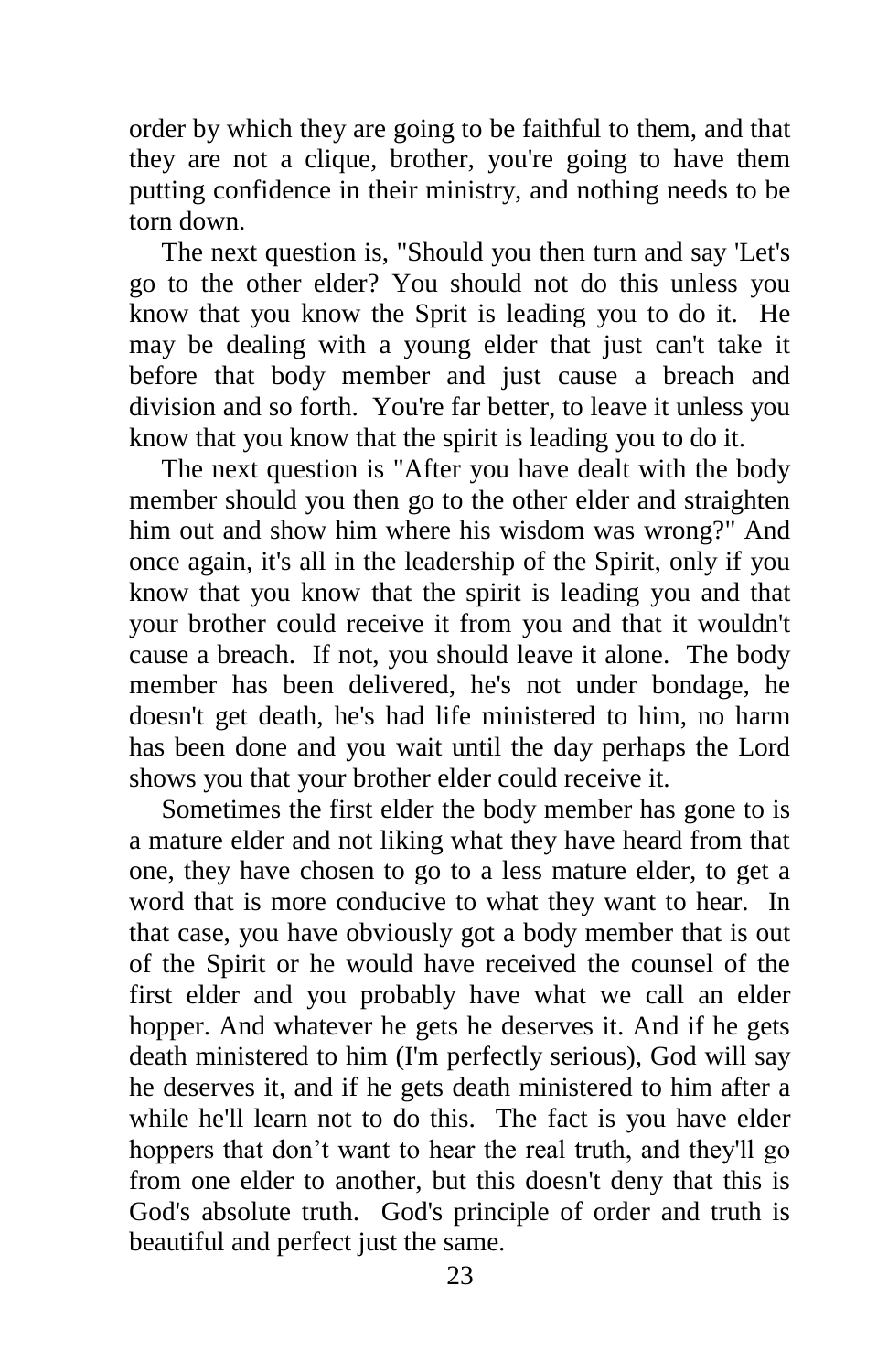This same order applies if an elder doesn't witness to an apostolic ministry's counsel, he has the divine right to go to what he feels is a more mature apostolic ministry and there are apostles, the Bible reveals this. The difference between Peter and Paul as apostles was not quite the difference between day and night, but almost. He has the divine right to go to an apostolic ministry if he doesn't witness to his counsel, he has the right to request that the matter be taken again to the head through the prophets for the first appeal and the final word and when that word comes forth, everyone is responsible to submit.

Once again, you can see the beauty of God's perfect order, that if all God's ministry and all God's body would receive this order and commit themselves to it there would be no room for any spirit of division to cause division in the body of Christ on any level.

And, of course, for all of us who are the ministry, our responsibility is to recognize the plurality of Christ. It is our only protection. The total wisdom of Christ is in a manymembered corporate ministry. The total wisdom of Christ is never going to be in any one ministry. There are questions of wisdom, pertaining to life, that it is not possible for any one ministry, especially brother Sam, to have all the answers. Simply because God will not allow it, otherwise God would not be a corporate being. He would have instilled His fullness in a Peter, as the Catholic Church teaches. God will not allow it, it is not possible, it is absolutely impossible, and that's why we need the plurality of the ministry to be our covering. Your scripture for this is the fact that when Jesus at the communion supper in the upper room broke the bread which is the whole Body of truth concerning Him, He didn't give any one of the 12 apostles the whole loaf. Otherwise he would have said, "I'm the head of the church," as the Catholic Church says of Peter, but he gave each one a piece of the bread, which is a type of all the spiritual bread, so that in the end they would all have to come and submit themselves to one another to receive the piece of bread that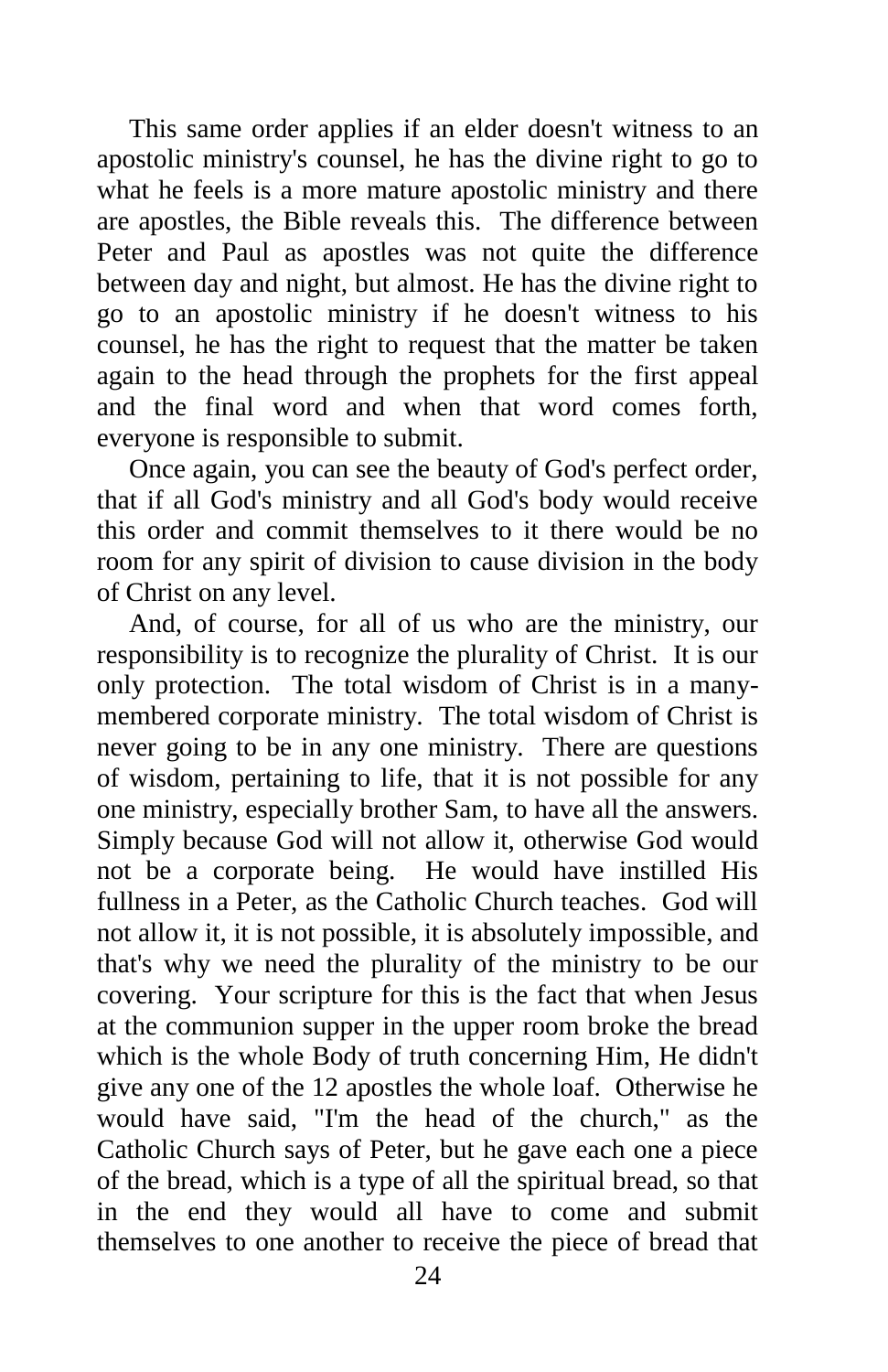the other had before anybody's ever going to have the full bread of God that will take us all to eternal life.

One last question concerning how to recognize apostolic ministry: In reply to your question, no true apostolic ministry will tell you who is apostolic ministry. No true apostolic ministry will ever tell you they are an apostolic ministry and claim the name, they'll walk in what God's called them and let the Spirit show you what they are, just as Jesus didn't come into the world telling everyone He was the Messiah. He said to Peter and others, "Who do you say that I am?" and when they got the revelation He said "Praise the Lord."

And anyone who ever comes telling you they are an apostolic ministry then they are a false apostle or at least a very immature exalted one. There might be some like that around. Any other ministry, prophetic or whatever, anyone that runs around trying to claim the name, they've just been taken by a spirit of exaltation. The best thing I can do for you is tell you the qualifications for recognizing an apostolic ministry and then everyone can judge for themselves.

 There are several qualifications revealed in the scripture for an apostolic ministry, but the greatest sign by which you can recognize an apostolic ministry is that he is one who births new works. If one is manifestly, though simply doing it, has the wisdom, the patience, the love, the faith, the courage (believe me it takes all those things) the maturity to draw a group of people together in any one of the feasts and births them into a body of people, a local body that holds and finally stands, that's all the sign anyone needs to have that that person has an apostolic ministry. It could have been in the first feast level, the salvation truth or the second feast level or the third feast level that we're now on. That's your great sign.

 On the other hand, it's not pre-requisite that one is not an apostolic ministry unless they've birthed new works. There were apostolic ministries in the scripture that had an instructor's ministry and not a foundation-laying ministry. And that's a sure sign.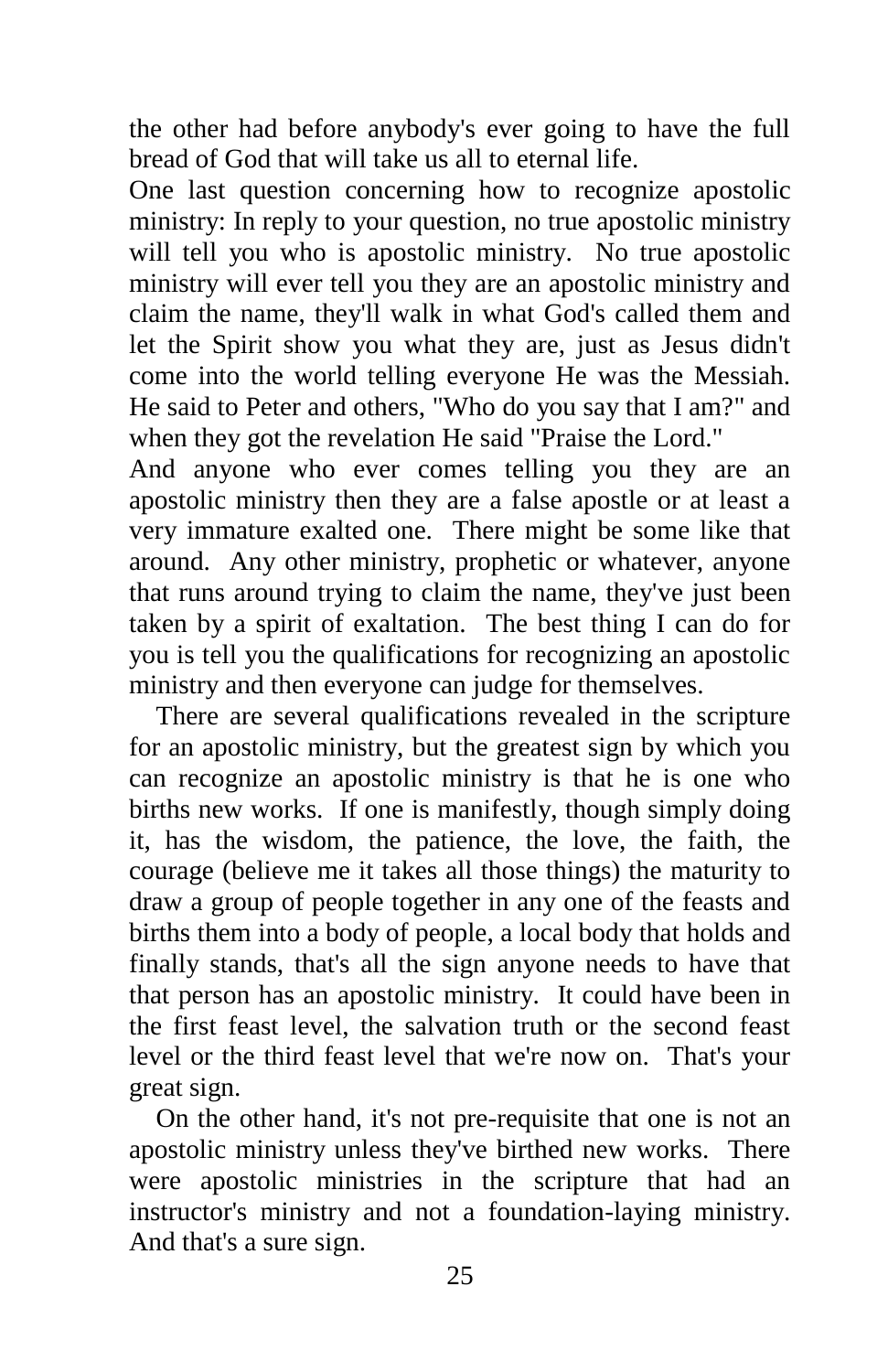The qualifications: the first qualification for an apostolic ministry is he must be supernaturally called by Jesus, given his message by Jesus and supported by Jesus, which means he must live by faith, no set salary dealt by some organization or something.

The second qualification is he must have ministered in the other four ministries, else he couldn't be used to call out and train the other four ministries; of course any apostle who births a new work has to minister the other four ministries until he brings it into being, he has to evangelize them in that message, elderize them, prophetize them and everything else, until the other four ministries are brought forth.

The third qualification is he must be willing to go anywhere, anytime, to fulfill the ministry God his given him. He's a "sent one." The word in the original language in the scripture means "sent one." Apostle mean, special messenger.

The fourth qualification is he must be willing to have no certain dwelling place, he's always on the go, it's his calling, his ministry, he never can settle down. The Apostle Paul said, "We, the apostles, have no certain dwelling, place."

The fifth qualification is that he must be willing to be the off scouring of the earth, he must be willing to take all the blame for everything. Paul said "I think that God has set forth us, the apostles, last to be a spectacle unto the world" (I Cor. 4:9-1 3) When you're called to preach truth to people that they're already established in, nobody will ever hate you very much, but when you're called to bring forth that next message (and that's what apostolic ministry's calling is, to establish new truth in the earth) then you always get it in the neck from the established.

Those are the five main qualifications, so each one must just take those and discern for themselves what the Spirit says. These are God's eternal principles that we at last have come to see in this move of God. If the old order ministry in the church today ever sees it, they'll come join us or better yet, they'll let us come join them because we don't require